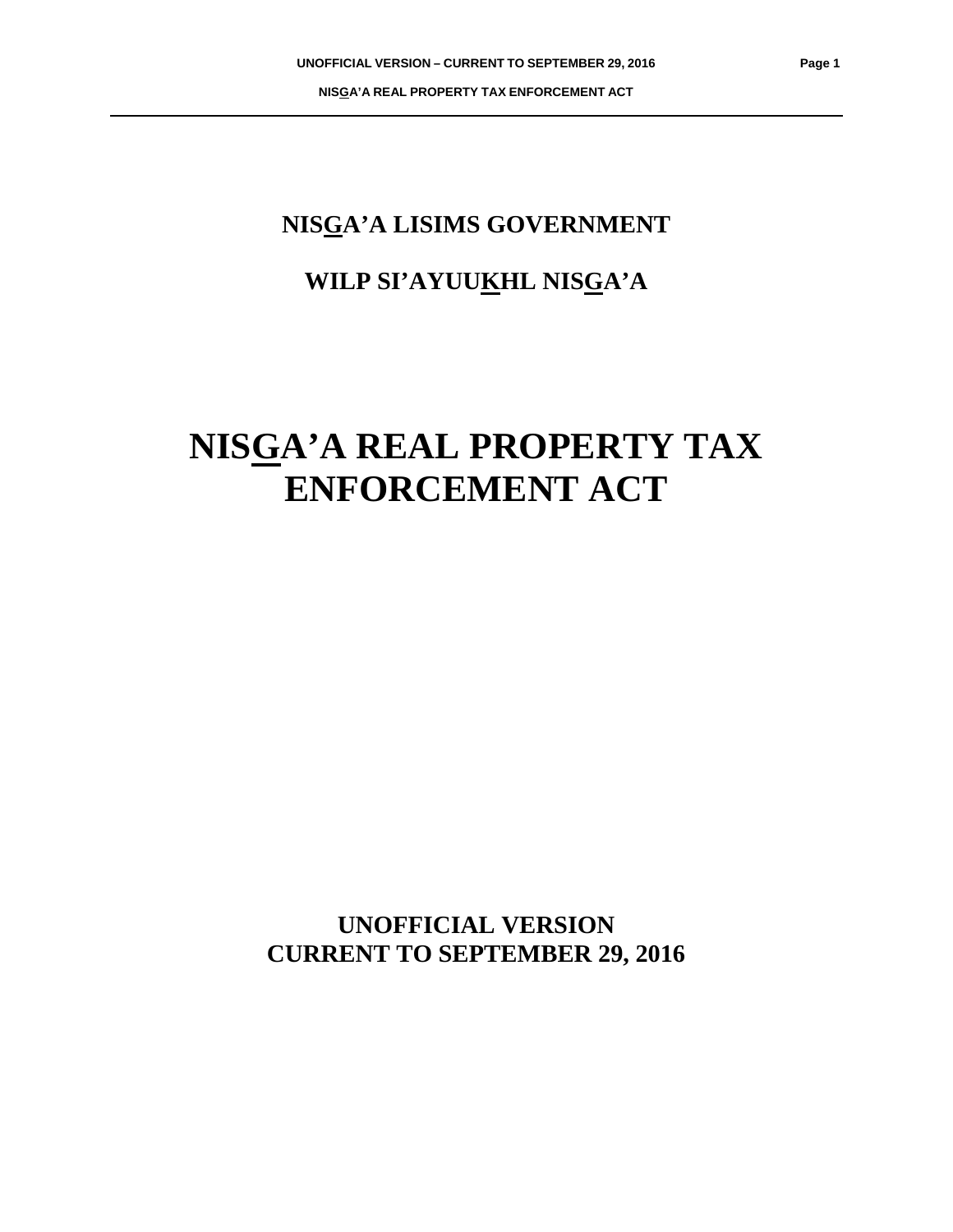#### NISGA' A REAL PROPERTY TAX ENFORCEMENT ACT

## **TABLE OF CONTENTS**

| 1.  |  |
|-----|--|
|     |  |
| 2.  |  |
|     |  |
| 3.  |  |
| 4.  |  |
| 5.  |  |
| 6.  |  |
| 7.  |  |
|     |  |
| 8.  |  |
|     |  |
| 9.  |  |
| 10. |  |
| 11. |  |
| 12. |  |
| 13. |  |
| 14. |  |
| 15. |  |
| 16. |  |
| 17. |  |
| 18. |  |
| 19. |  |
| 20. |  |
| 21. |  |
| 22. |  |
| 23. |  |
| 24. |  |
| 25. |  |
| 26. |  |
|     |  |
| 27. |  |
|     |  |
| 28. |  |
|     |  |
| 29. |  |
| 30. |  |
| 31. |  |
|     |  |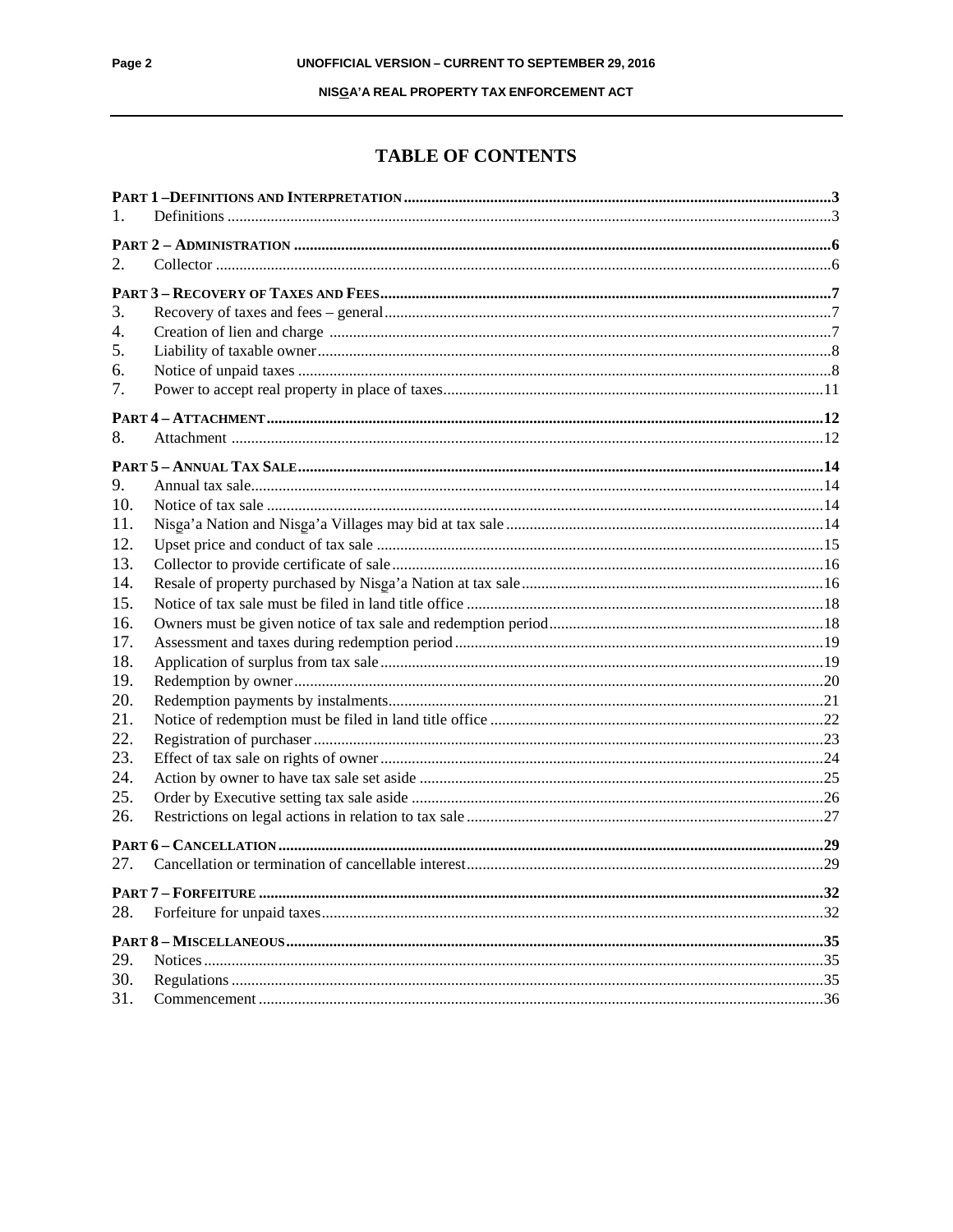#### **NISGA'A REAL PROPERTY TAX ENFORCEMENT ACT**

### **PART 1 – DEFINITIONS AND INTERPRETATION**

### **Definitions**

**1.** (1) In this Act:

**"cancellable interest"** means a lease, licence, permit, easement or other instrument relating to a property,

- (a) the holder of which is liable to pay taxes in respect of the property, and
- (b) which, under the terms of the instrument or a Nisga'a Lisims enactment, may be cancelled or otherwise terminated by the Nisga'a Nation or a Nisga'a Village if the holder does not pay the taxes in respect of the property;

## **"collector"** means

- (a) the person appointed by the Executive under section  $2(1)$ , or
- (b) any other person to whom any duty or function of the collector is assigned under section 2(2);

**"eligible bid"** means, in relation to a tax-sale interest, a bid by an eligible bidder;

# **"eligible bidder"** means,

- (a) in relation to a tax-sale interest consisting of the estate in fee simple to a parcel, any person,
- (b) in relation to a tax-sale interest consisting of a Nisga'a Nation entitlement to a parcel, an eligible recipient or the particular Nisga'a Village as those terms are defined in the *NisÞa'a Nation Entitlement Act*, or
- $(c)$  in relation to a tax-sale interest consisting of a Nisga'a Village entitlement to a parcel, an eligible recipient or the particular Nisga'a Village as those terms are defined in the *NisÞa'a Village Entitlement Act*;

# **"forfeitable interest"** means

- (a) a right to use or occupy a property, or
- (b) an interest in a property

other than a tax-sale interest, and includes a cancellable interest;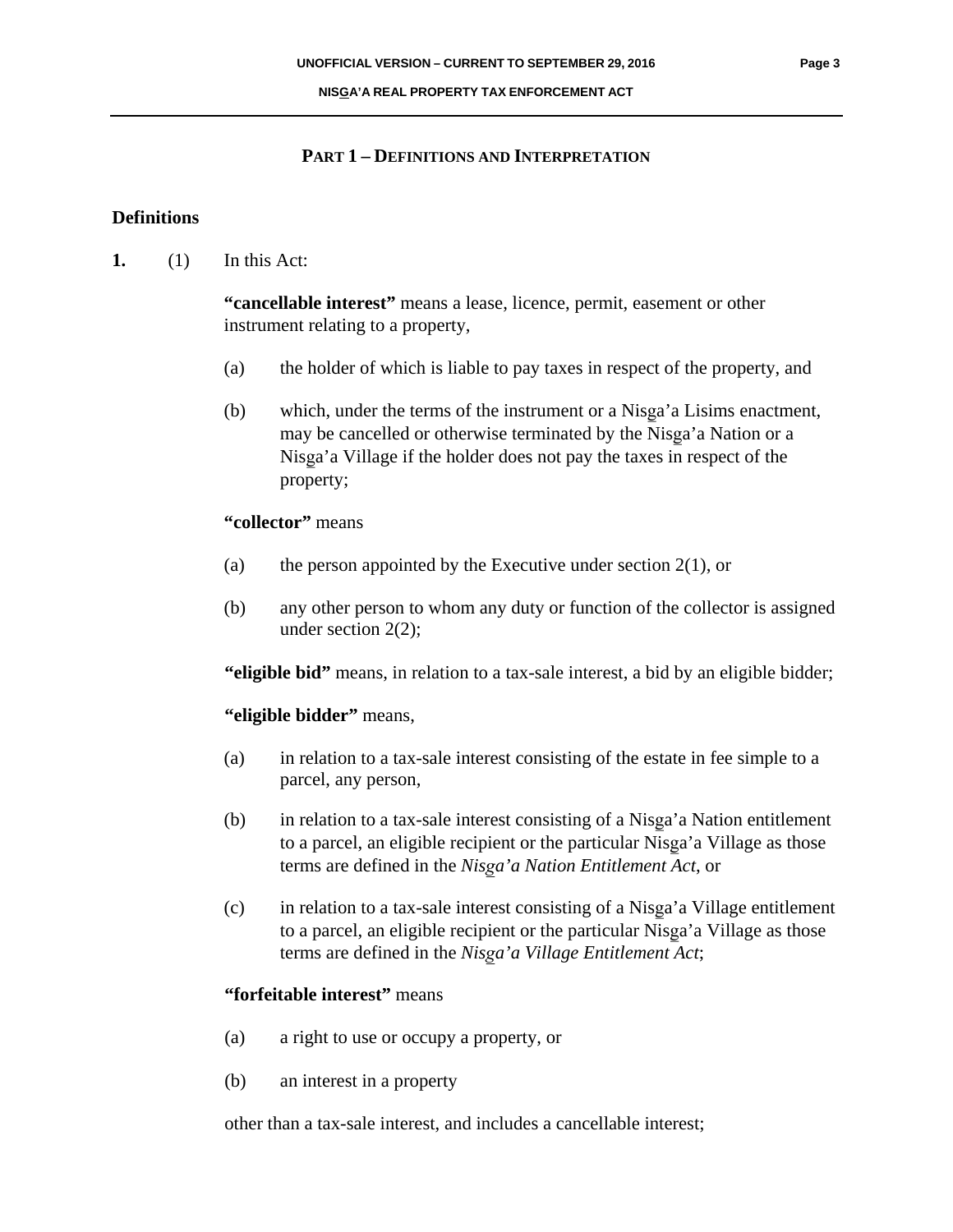"Nisga'a Village land administrator" means, in relation to a cancellable interest that may be cancelled by a Nisga'a Village,

- (a) the Chief Administrator of the applicable Nisga'a Village Government, or
- (b) if the Chief Administrator has not been authorized by the Nisga'a Village Government to exercise the right of the Nisga'a Village to cancel the cancellable interest if the holder of the interest does not pay the taxes imposed on the holder under the *Nisga'a Real Property Tax Act* in respect of the property to which the interest relates, the Nisga'a Village Government;

**"registrar"** means the Registrar appointed under the *NisÞa'a Land Title Act*;

**"tax sale"** means the annual tax sale referred to in section 9(1);

**"tax-sale interest"** means, in relation to a property,

- (a) the estate in fee simple to the property, if the registered owner of the estate in fee simple is not exempt from taxation in respect of the property under the Nisga'a Treaty, the Nisga'a Nation Taxation Agreement or the *Nisga'a Real Property Tax Act*, or
- (b) a registered Nisga'a entitlement to the property, if the registered holder of the Nisga'a entitlement is not exempt from taxation in respect of the property under the Nisga'a Treaty, the Nisga'a Nation Taxation Agreement or the *NisÞa'a Real Property Tax Act*;

**"taxable interest"** means, in relation to a property,

- (a) a tax-sale interest in the property registered in the Nisga'a land title office, if any, or
- (b) if a tax-sale interest in the property is not registered in the Nisga'a land title office, the interest in the property held by the taxable owner of the property;

"**upset price**" means, in relation to a tax-sale interest offered for sale at a tax sale, the total of the following amounts:

(a) the amount of the delinquent taxes and taxes in arrear in respect of the property to which the tax-sale interest relates, including interest accrued to the first day of the tax sale;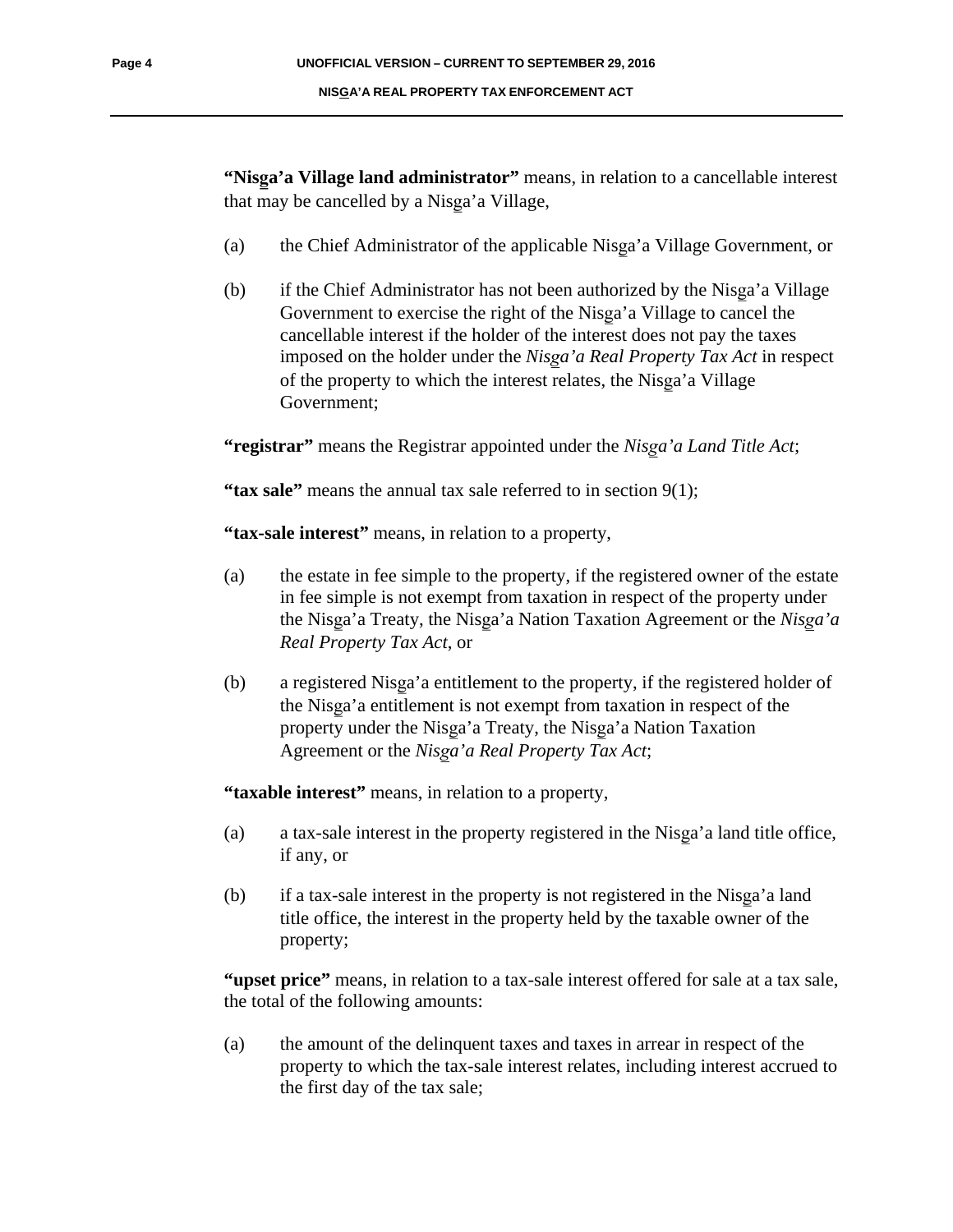- (b) the amount of the taxes imposed in respect of the property that remain unpaid and are due and owing for the taxation year in which the tax sale is conducted;
- (c) 5% of the amounts referred to in paragraphs (a) and (b);
- (d) the amount of the fees prescribed under sections  $15(1)(b)$  and  $21(1)(b)$ .
- (2) Unless the context otherwise requires, a word or expression that is
	- (a) used but not defined in this Act, and
	- (b) defined in the *NisÞa'a Real Property Tax Act*

has the same meaning in this Act as in the *Nisga'a Real Property Tax Act.*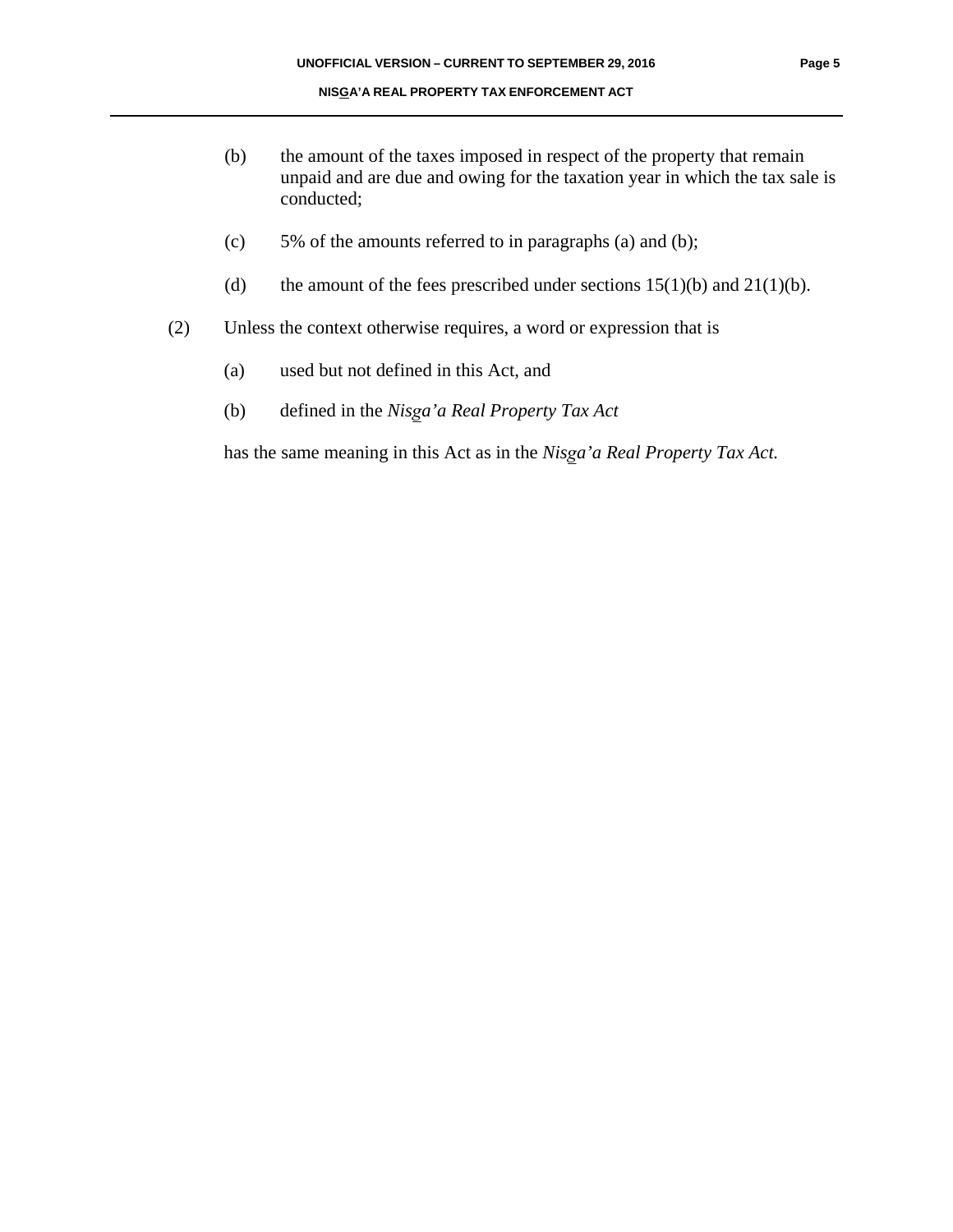#### **NISGA'A REAL PROPERTY TAX ENFORCEMENT ACT**

#### **PART 2 – ADMINISTRATION**

#### **Collector**

- **2.** (1) The Executive must appoint a person as the collector of taxes for the Nisga'a Nation under this Act.
	- (2) The Chief Executive Officer, after consulting with the Chief Financial Officer, may assign any of the duties or functions of the collector to any officer, employee, contractor or agent of the Nisga'a Nation.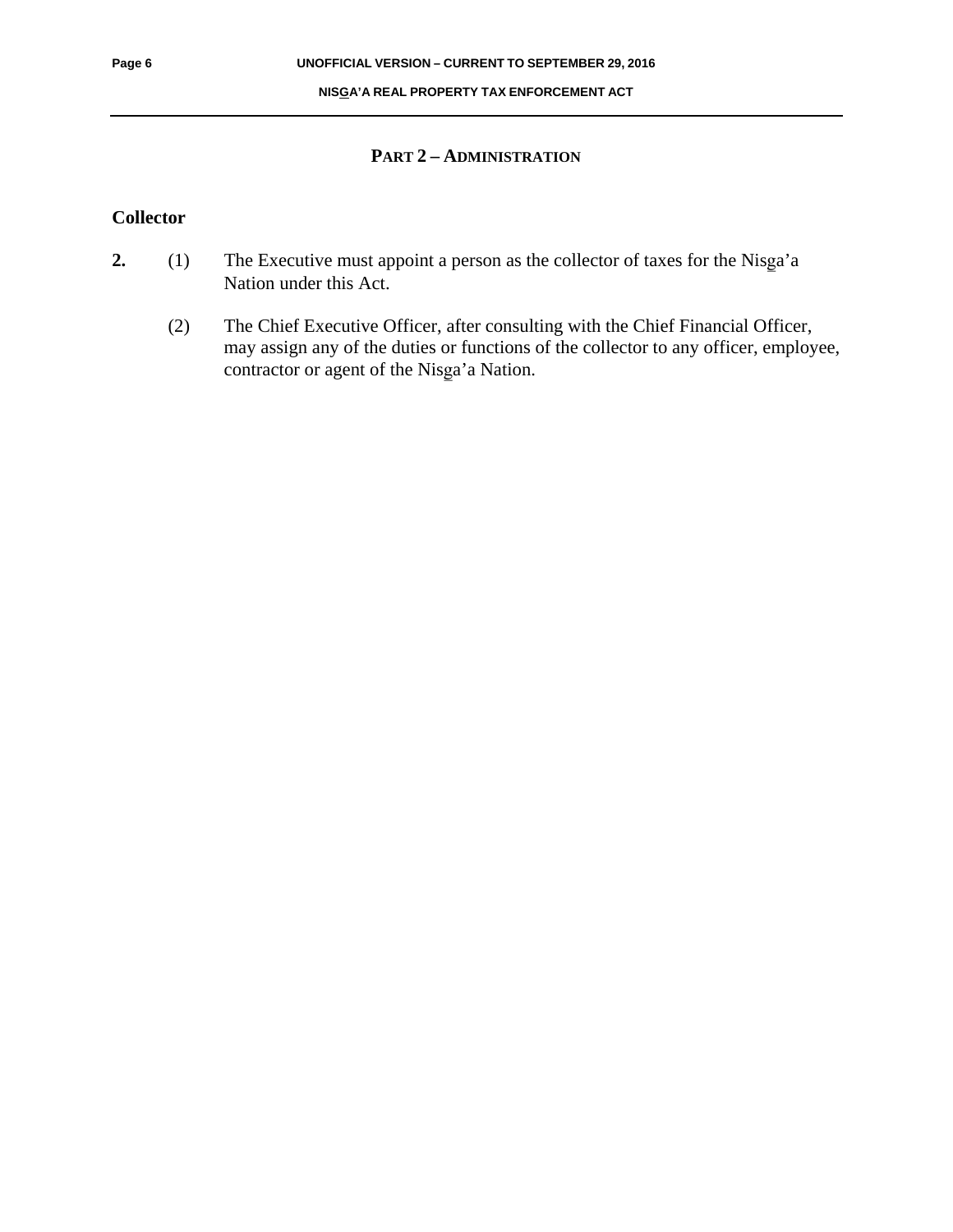#### **PART 3 – RECOVERY OF TAXES AND FEES**

#### **Recovery of taxes and fees – general**

- **3.** (1) Taxes and fees owed to the Nisga'a Nation under the *Nisga'a Real Property Tax Act* or this Act are a debt due to the Nisga'a Nation recoverable in any court of competent jurisdiction or by any other method authorized under this Act or another Nisga'a Lisims enactment or otherwise available at law or in equity.
	- (2) Unless otherwise provided, the use of one method of recovery of a debt referred to in subsection (1) does not prevent recovery of the debt by one or more other methods.

#### **Creation of lien and charge**

- **4.** (1) Taxes and fees due and payable in respect of a property under the *Nisga'a Real Property Tax Act* or this Act, and a judgment of a court on a debt due as referred to in section 3, are a special lien and charge in favour of the Nisga'a Nation on the taxable interest in the property, regardless of whether the owner or holder of the interest acquires the interest before or after the taxes become due and payable or the judgment is issued.
	- (2) A lien and charge referred to in subsection (1)
		- (a) has priority over every other claim, lien, charge, privilege or encumbrance of any person on the interest in property referred to in that subsection, and
		- (b) does not require registration to preserve it.
	- (3) A lien and charge referred to in subsection (1) and its priority under subsection (2) are not lost or impaired by
		- (a) any neglect, omission or error of the collector or any person acting for the collector,
		- (b) taking or failing to take proceedings to recover taxes or fees, or
		- (c) tender or acceptance of partial payment of taxes or fees.
	- (4) Despite subsection (1), if the taxable interest in a property is a lease or licence with a term of one year or less,
		- (a) any taxes that were due and payable in respect of the property prior to the taxable owner's acquisition of the taxable interest, and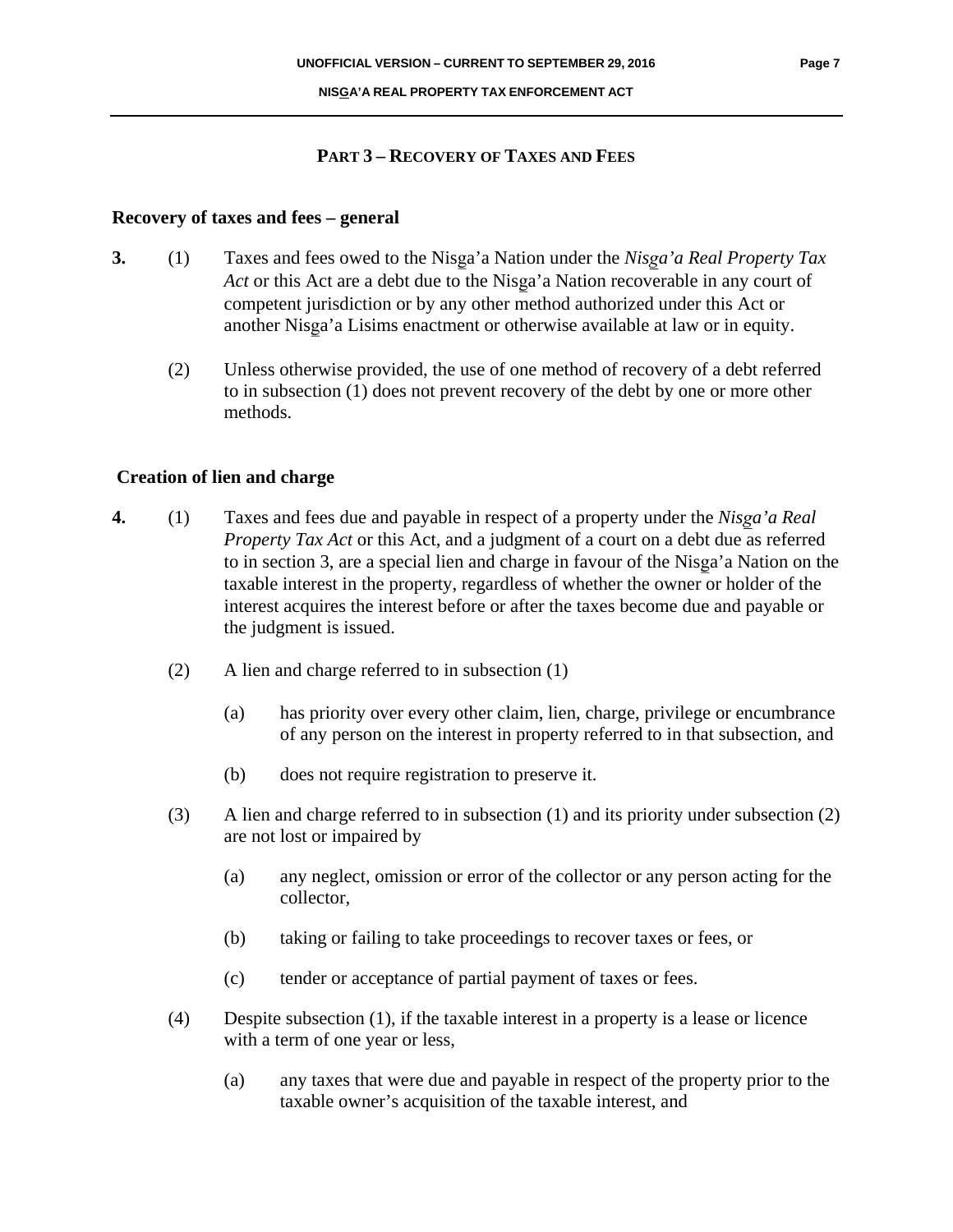(b) any judgment of a court on a debt due, as referred to in section 3, in respect of any taxes referred to in paragraph (a) of this subsection

are not a special lien and charge in favour of the Nisga'a Nation on the taxable interest.

#### **Liability of taxable owner**

- **5.** (1) A person who, in any taxation year, is a taxable owner of property, is liable to the Nisga'a Nation for
	- (a) all taxes imposed in respect of the property during the year, and
	- (b) all unpaid taxes imposed in respect of the property in any previous year.
	- (2) The liability referred to in subsection  $(1)$  is a debt owed to the Nisga'a Nation, and a copy of the tax notice mailed to the taxable owner under section 19 of the *NisÞa'a Real Property Tax Act* or a statement of the outstanding taxes mailed to the taxable owner under section 31 of the *Nisga'a Real Property Tax Act* that refers to the taxes payable by the taxable owner, certified as a true copy by the Chief Financial Officer, is evidence of the taxable owner's debt for the taxes.
	- (3) The liability referred to in subsection (1) must not be enforced by action against a person whose name appears on an assessment roll only as a personal representative or trustee of an estate, except to the extent and value of the assets of the estate that have come into that person's hands.
	- (4) Despite subsection (1)(b), a taxable owner of property whose interest in the property is a lease or licence with a term of one year or less is not liable to the Nisga'a Nation for unpaid taxes imposed in respect of the property in a year prior to the year in which the taxable owner acquired their interest in the property.

#### **Notice of unpaid taxes**

- **6.** (1) If
	- (a) all or part of the taxes imposed in respect of a property remain unpaid after the date on which those taxes become due and payable, and
	- (b) either
		- $(i)$  a tax-sale interest in the property is registered in the Nisga'a land title office, or
		- (ii) a forfeitable interest in the property, held by the taxable owner of the property, is registered in the Nisga'a land title office,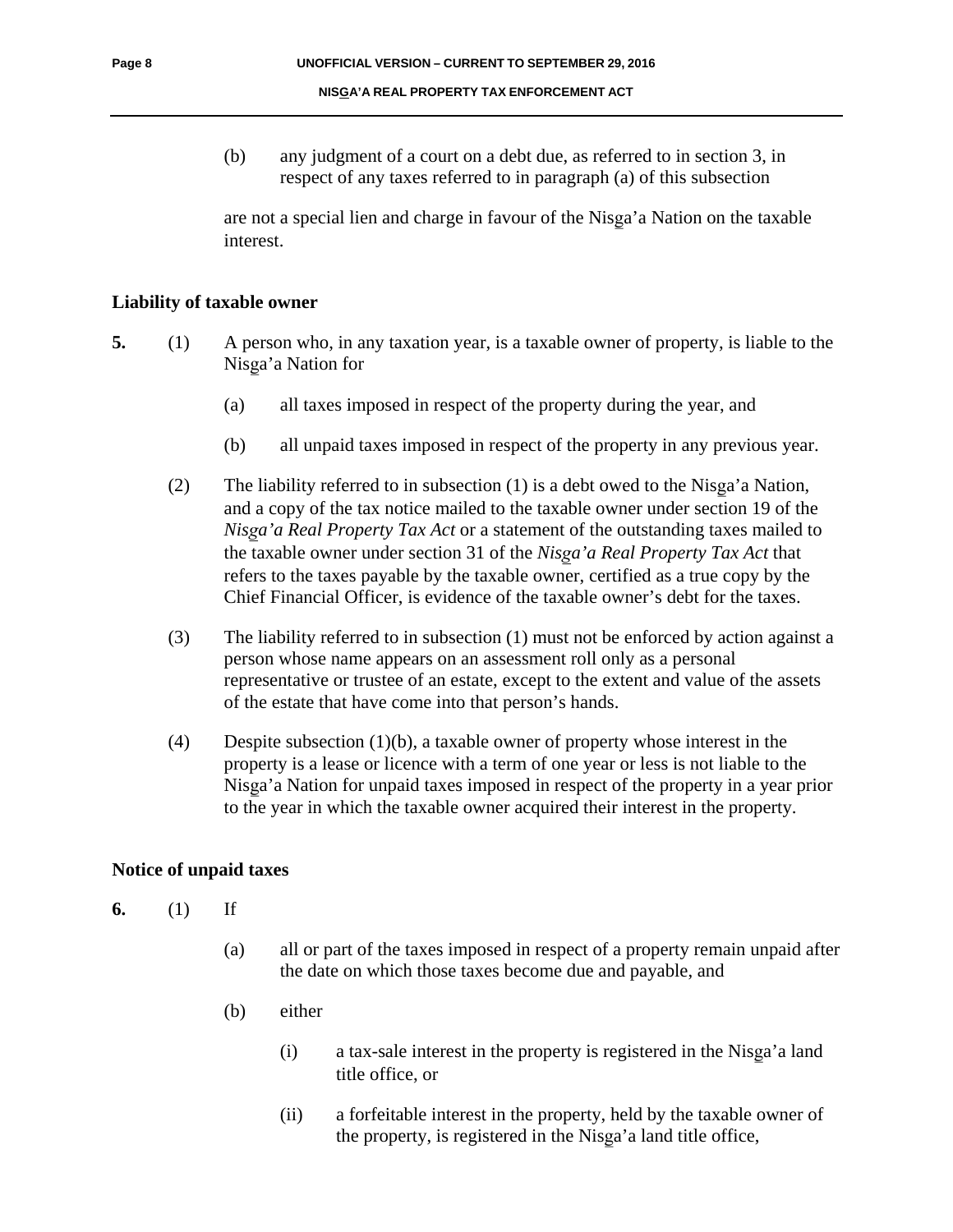the collector

- (c) may file a notice of unpaid taxes in respect of the property in the prescribed form in the Nisga'a land title office, and
- (d) on filing a notice under paragraph (c), must serve a copy of the notice on the registered owner or holder of the tax-sale interest or the forfeitable interest, as the case may be, and on any other person registered in the Nisga'a land title office as the owner of the estate in fee simple to or the holder of a charge in respect of the property.
- (2) On the filing of a notice of unpaid taxes in respect of a property under subsection  $(1)(c)$ , the registrar
	- (a) must endorse in the register of the Nisga'a land title office a notation of the unpaid taxes, and
	- (b) must not, while the notice remains uncancelled,
		- (i) accept for deposit, filing or registration any other instrument affecting the tax-sale interest or the forfeitable interest in the property, as the case may be, other than
			- (A) a court order,
			- (B) a certificate of pending litigation, or
			- (C) a prescribed instrument, or
		- (ii) allow any change in the boundaries of the land affecting the taxsale interest or the forfeitable interest,

except in accordance with this Act.

- (3) If after the collector files a notice of unpaid taxes in respect of a property under subsection  $(1)(c)$ 
	- (a) the registered owner or holder of the tax-sale interest or the forfeitable interest in the property referred to in subsection  $(1)(b)$ , as the case may be,
	- (b) any other person registered in the Nisga'a land title office as the owner of the estate in fee simple to or the holder of a charge in respect of the property, or
	- (c) another person on behalf of a person referred to in paragraph (a) or (b)

pays to the collector the amount of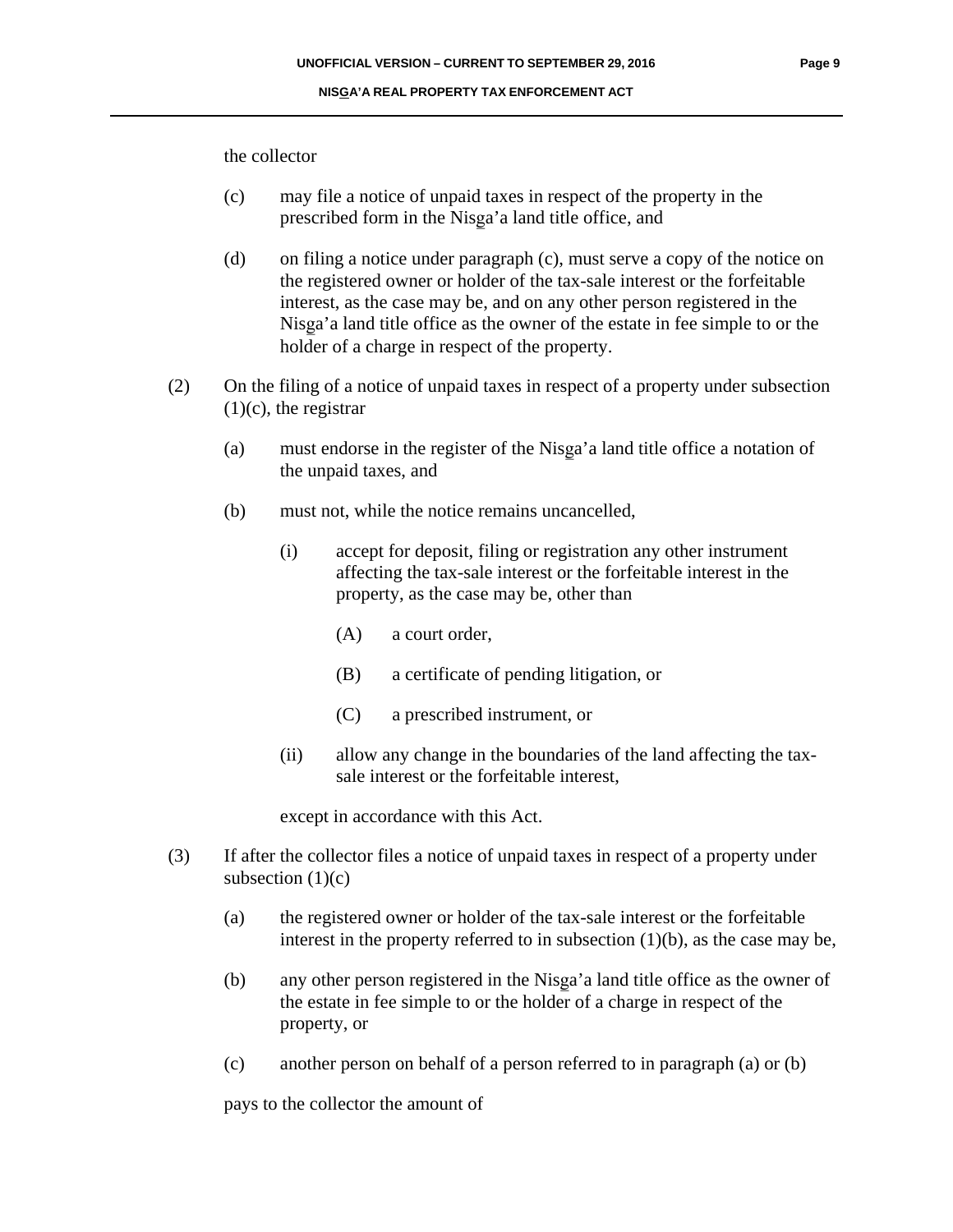- (d) the taxes imposed in respect of the property that remain unpaid and are due and owing as of the date of the payment, and
- (e) the prescribed fee,

the collector must file a notice of payment of taxes in respect of the property in the prescribed form in the Nisga'a land title office.

- (4) Subsection (3) does not apply in the case of a tax-sale interest in a property referred to in subsection  $(1)(b)(i)$  if the tax-sale interest is sold at a tax sale after the collector files a notice of unpaid taxes in respect of the property under subsection  $(1)(c)$ .
- (5) If after the collector files a notice of unpaid taxes in respect of a property under subsection  $(1)(c)$ ,
	- (a) the collector files a notice of payment of taxes in respect of the property under subsection (3),
	- (b) in the case of a tax-sale interest in the property referred to in subsection  $(1)(b)(i)$ , the collector
		- $(i)$  applies for registration of the Nisga'a Nation as the owner or holder of the tax-sale interest under section 7(2),
		- (ii) files a notice of the redemption of the tax-sale interest under section  $21(1)(a)$ , or
		- (iii) files a notice of the failure to redeem the tax-sale interest under section  $22(1)(a)(i)$ , or
	- (c) in the case of a forfeitable interest in the property referred to in subsection  $(1)(b)(ii)$ ,
		- (i) the Director of Lands and Resources or a Nisga'a Village land administrator files a notice of cancellation or termination of the interest under section  $27(5)(b)(i)(A)$ , or
		- (ii) the collector files a notice of forfeiture and termination of the interest under section 28(4)(a)(i),

the registrar must

- (d) cancel the notice of unpaid taxes, and
- (e) cancel the notation endorsed in the register in respect of the notice of unpaid taxes under subsection (2)(a).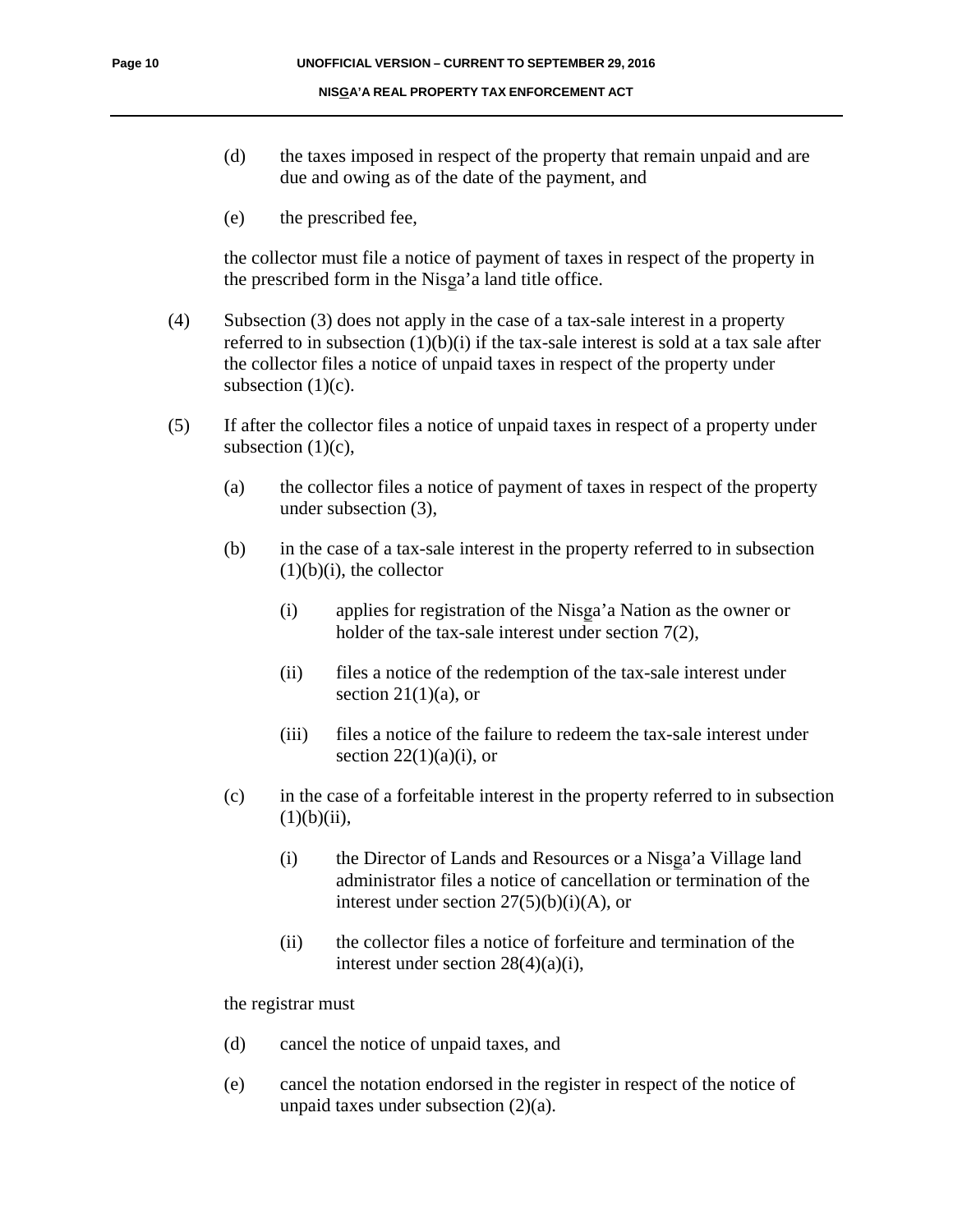#### **Power to accept real property in place of taxes**

- **7.** (1) The collector may, with the approval of the Executive, accept, in place of all unpaid taxes, fees and other monies due and owing to the Nisga'a Nation under the *NisÞa'a Real Property Tax Act* or this Act in respect of a property the title to which is registered in the Nisga'a land title office, an absolute conveyance of a taxable interest in the property by the registered owner or holder of the interest if the interest is otherwise unencumbered.
	- (2) Delivery of a conveyance accepted under subsection (1) must be made to the Nisga'a Nation and, after receipt, the collector must promptly apply for registration of the Nisga'a Nation as the owner or holder of the interest conveyed.
	- (3) Registration of the Nisga'a Nation as the owner or holder of an interest in a property on an application made by the collector under subsection (2) is deemed to be in payment of and discharges all taxes, fees and other monies due and owing under the *Nisga'a Real Property Tax Act* or this Act in respect of the property at the date of the conveyance.
	- (4) Subsections (1) to (3) do not apply to a tax-sale interest if the tax-sale interest is sold at a tax sale.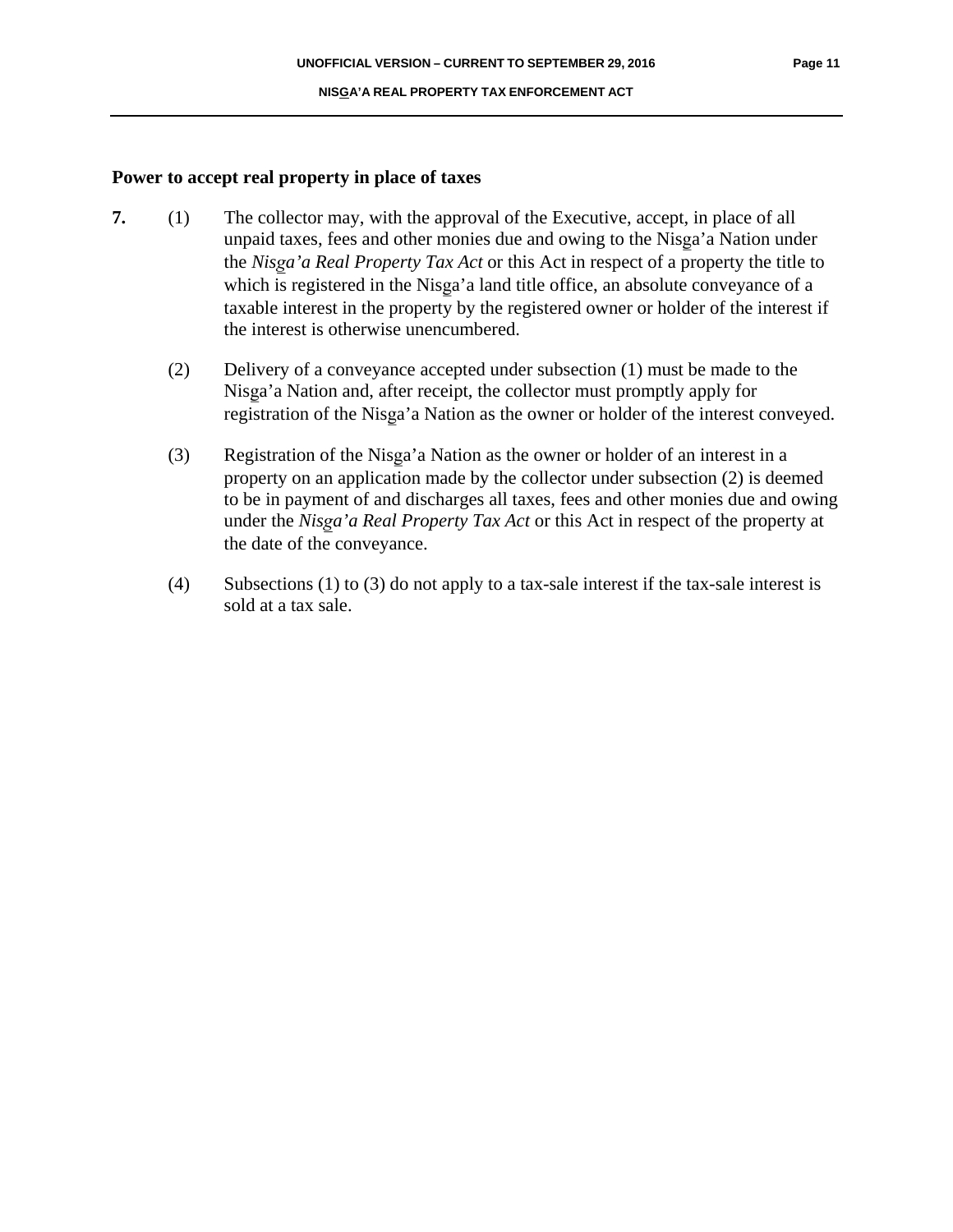#### **NISGA'A REAL PROPERTY TAX ENFORCEMENT ACT**

#### **PART 4 – ATTACHMENT**

#### **Attachment**

- **8.** (1) If the collector knows or suspects that the Nisga'a Nation or a Nisga'a Village
	- (a) is about to make a payment to a taxable owner, or
	- (b) is or is about to become indebted or liable to a taxable owner,

the collector, with the consent of the Chief Executive Officer, may demand that the Nisga'a Nation or the Nisga'a Village pay to the collector all or part of the money that would otherwise be paid or payable to the taxable owner on account of any liability of the taxable owner under the *NisÞa'a Real Property Tax Act* or this Act.

- (2) The collector may serve a demand under this section
	- (a) on the Nisga'a Nation by delivering the demand to the Chief Financial Officer, or
	- (b) on a Nisga'a Village by delivering the demand to the Chief Administrator of the Nisga'a Village Government.
- (3) If under this section the collector demands that the Nisga'a Nation or a Nisga'a Village pay to the collector, on account of the liability of a taxable owner under the *NisÞa'a Real Property Tax Act* or this Act, money that would otherwise be paid or payable to the taxable owner as periodic payments, the demand
	- (a) applies to all of those periodic payments until the liability under the *NisÞa'a Real Property Tax Act* or this Act is satisfied, and
	- (b) operates to require payment to the collector out of each periodic payment of the amount stipulated by the collector in the demand.
- (4) A demand under this section continues in effect until
	- (a) the demand is satisfied, or
	- (b) 90 days after the demand is served,

whichever is earlier.

(5) Despite subsection (4), if a demand is made in respect of a periodic payment referred to in subsection (3), the demand continues in effect until it is satisfied unless no periodic payment is made or is liable to be made within 90 days after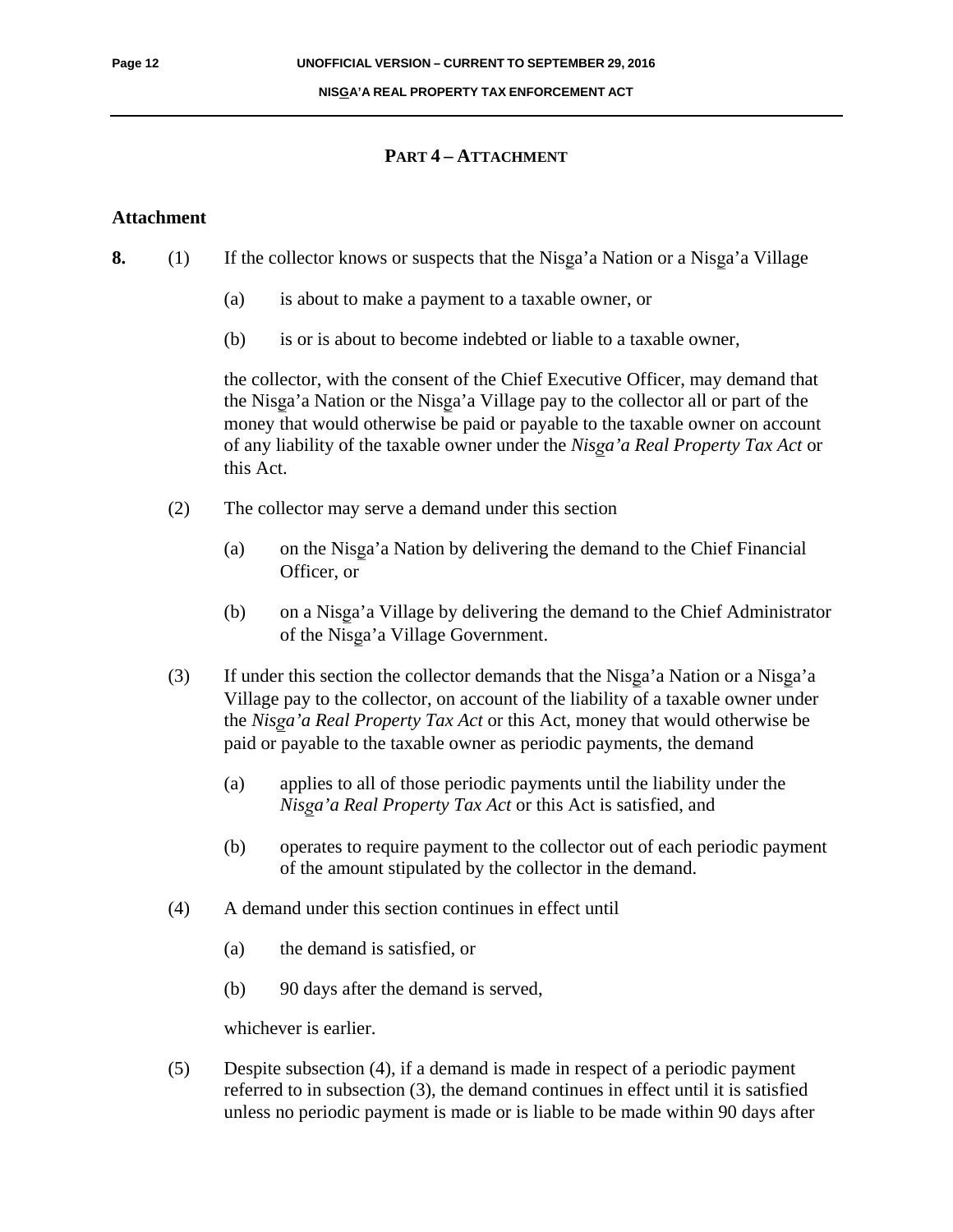the demand is served, in which case the demand ceases to have effect on the expiration of that period.

- (6) The receipt of the collector for money paid to the collector in compliance with a demand under this section is, to the extent of the payment, a good and sufficient discharge of any obligation, debt or liability of the Nisga'a Nation or the Nisga'a Village, as the case may be, to the taxable owner to whom the money would otherwise have been paid or payable.
- (7) Money paid by the Nisga'a Nation or a Nisga'a Village to the collector in compliance with a demand under subsection (1) or (3) is deemed to have been
	- (a) paid by the Nisga'a Nation or the Nisga'a Village, as the case may be, to the taxable owner to whom the money would otherwise have been paid or payable, and
	- (b) paid by the taxable owner to the collector on account of any liability of the taxable owner under the *NisÞa'a Real Property Tax Act* or this Act.
- (8) Subsections (1) to (7) do not apply in respect of the liability of a taxable owner under the *NisÞa'a Real Property Tax Act* or this Act if a tax-sale interest of the taxable owner is sold at a tax sale to satisfy that liability.
- (9) The Executive may prescribe categories of payment, indebtedness or liability to which subsection  $(1)$  does not apply.
- (10) No action may be brought against the collector, the Chief Executive Officer, the Chief Financial Officer, the Chief Administrator of a Nisga'a Village Government, the Nisga'a Nation or a Nisga'a Village in respect of the payment of money under this section or any loss or damage sustained by reason of any such payment of money.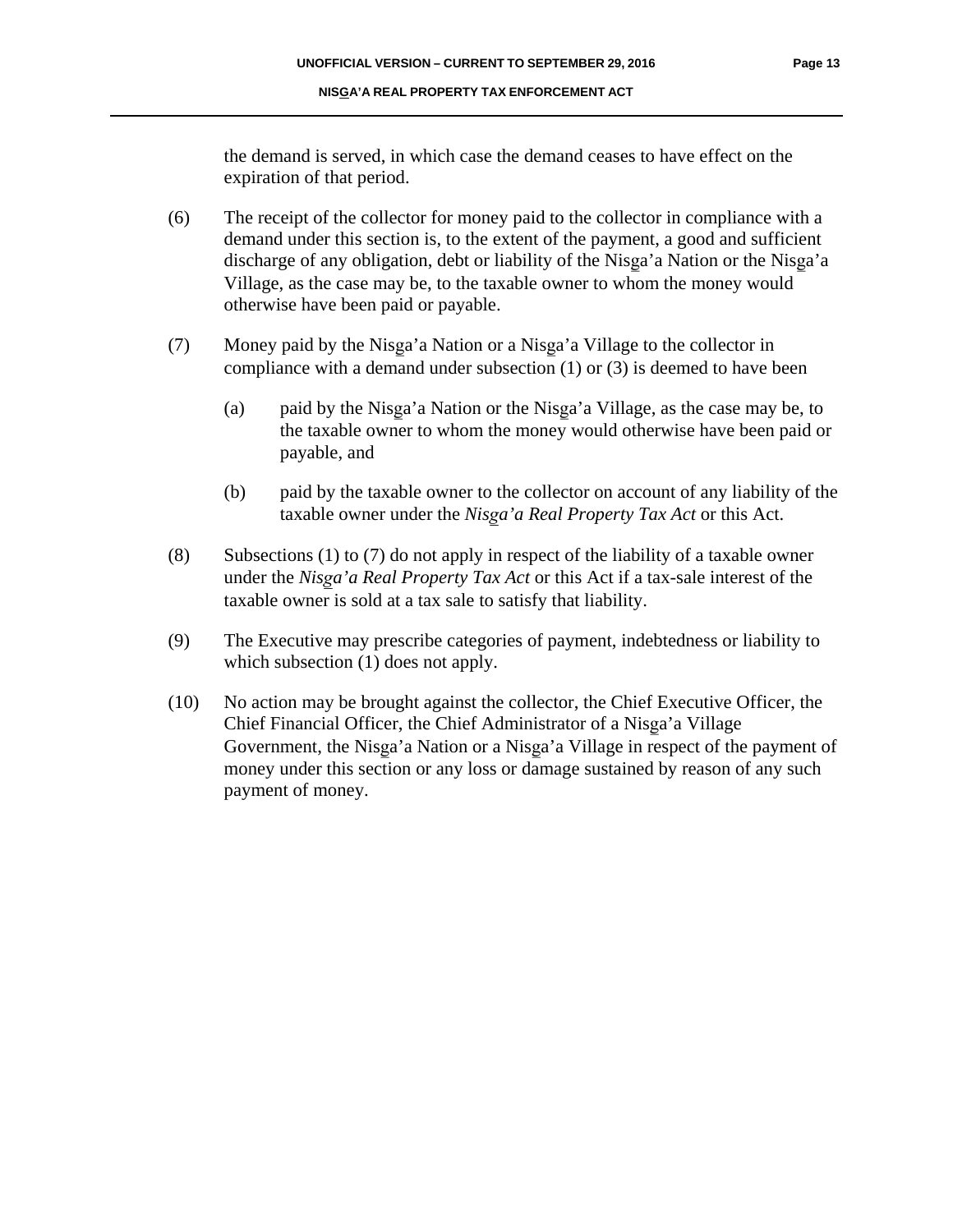#### **PART 5 – ANNUAL TAX SALE**

#### **Annual tax sale**

- **9.** (1) At 10:00 a.m. on the first Monday in October in each taxation year, at
	- (a) the principal administration offices of Nisga'a Lisims Government, or
	- (b) another place on Nisga'a Lands designated by the collector,

the collector must conduct the annual tax sale by offering for sale by public auction the tax-sale interest, if any, relating to each property in Nisga'a Lands in respect of which taxes are delinquent.

- (2) Despite subsection (1), if the first Monday in October is a holiday in a particular taxation year, the tax sale in that taxation year must be held on the next Monday that is not a holiday.
- (3) The collector may adjourn a tax sale from the day on which it is commenced to the same hour on the following day, and from day to day until each tax-sale interest offered for sale is disposed of.
- (4) The collector may act as auctioneer at a tax sale.

#### **Notice of tax sale**

- **10.** A notice of a tax sale setting out
	- (a) the time and place at which the collector anticipates the tax sale will be conducted,
	- (b) each tax-sale interest which the collector anticipates will be offered for sale at the tax sale and the legal description and street address, if any, of the property to which the tax-sale interest relates, and
	- (c) any other prescribed information

must be published prior to the tax sale in accordance with the regulations.

#### **NisÞa'a Nation and NisÞa'a Villages may bid at tax sale**

**11.** (1) A person authorized by the Executive may bid on behalf of the Nisga'a Nation at a tax sale up to a maximum amount set by the Executive.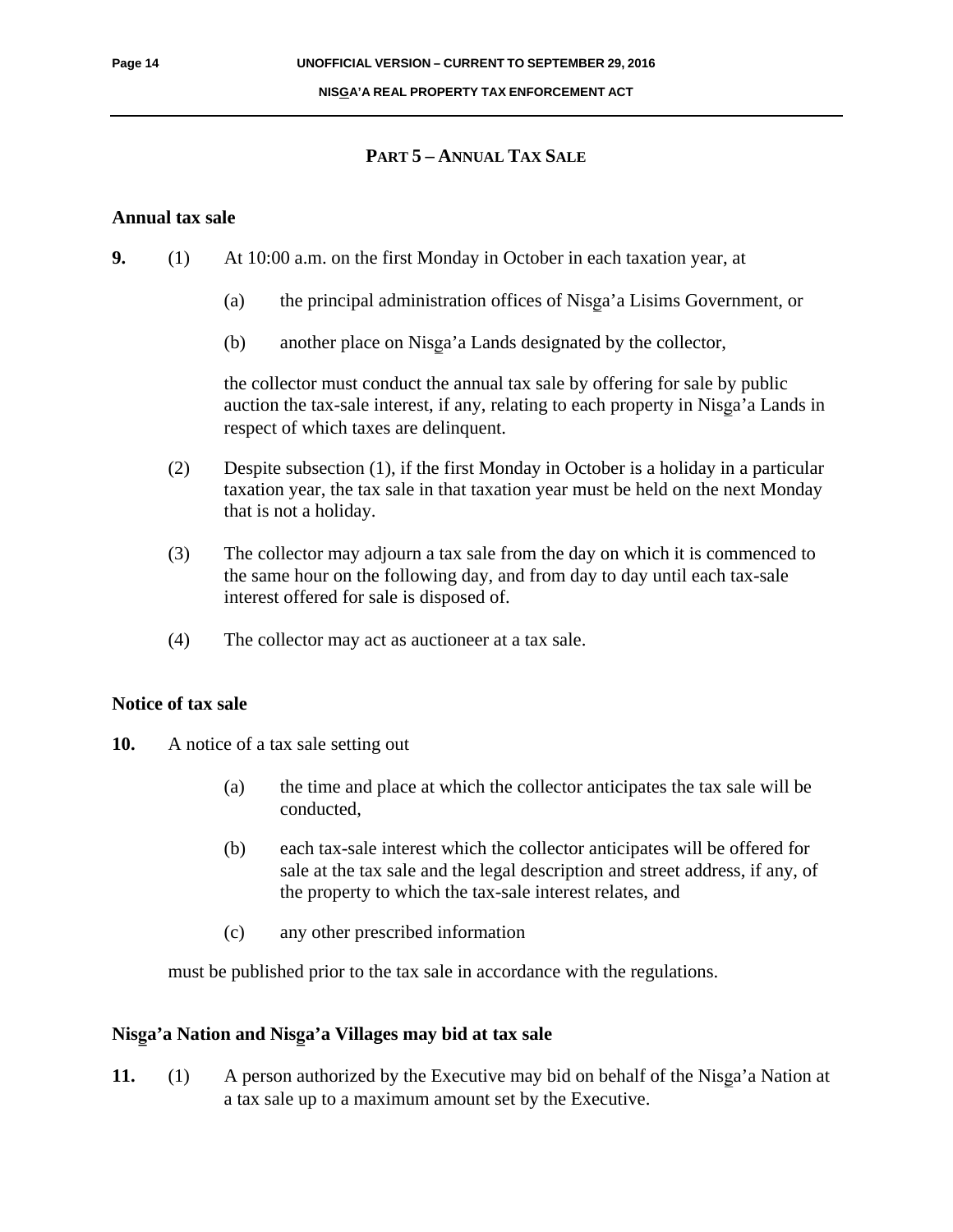(2) A person authorized by a Nisga'a Village Government may bid on behalf of the applicable Nisga'a Village at a tax sale up to a maximum amount set by the Nisga'a Village Government.

#### **Upset price and conduct of tax sale**

- **12.** (1) The collector is authorized to receive the upset price of a tax-sale interest for the use of the Nisga'a Nation from the proceeds of the sale of the interest at a tax sale.
	- (2) The upset price of a tax-sale interest is the lowest amount for which the interest may be sold at a tax sale.
	- $(3)$  If a tax-sale interest offered for sale at a tax sale is a Nisga'a entitlement, an individual may not make a bid for the interest unless the individual is an eligible bidder for the interest and has first provided to the collector, at or in advance of the tax sale,
		- (a) a declaration in the prescribed form that the individual is an eligible bidder for the interest, completed and executed to the satisfaction of the collector, and
		- (b) any supporting evidence required by the collector in respect of any matter addressed in the declaration referred to in paragraph (a).
	- (4) At a tax sale, the eligible bidder for a tax-sale interest offered for sale who makes the highest bid for the interest at or above the upset price of the interest must be declared the purchaser of the interest if that eligible bidder
		- (a) immediately
			- (i) pays the full amount of that highest bid to the collector, and
			- (ii) provides the collector with a signed statement in a form specified by the collector,
				- (A) setting out the particulars respecting the eligible bidder required by the collector, and
				- (B) authorizing the collector to make an application referred to in section  $22(1)(a)(ii)$  to register the eligible bidder's title to the interest at the appropriate time, or
		- (b) is the Nisga'a Nation.
	- (5) If a tax-sale interest is offered for sale at a tax sale and an eligible bidder other than the Nisga'a Nation makes the highest bid for the interest at or above the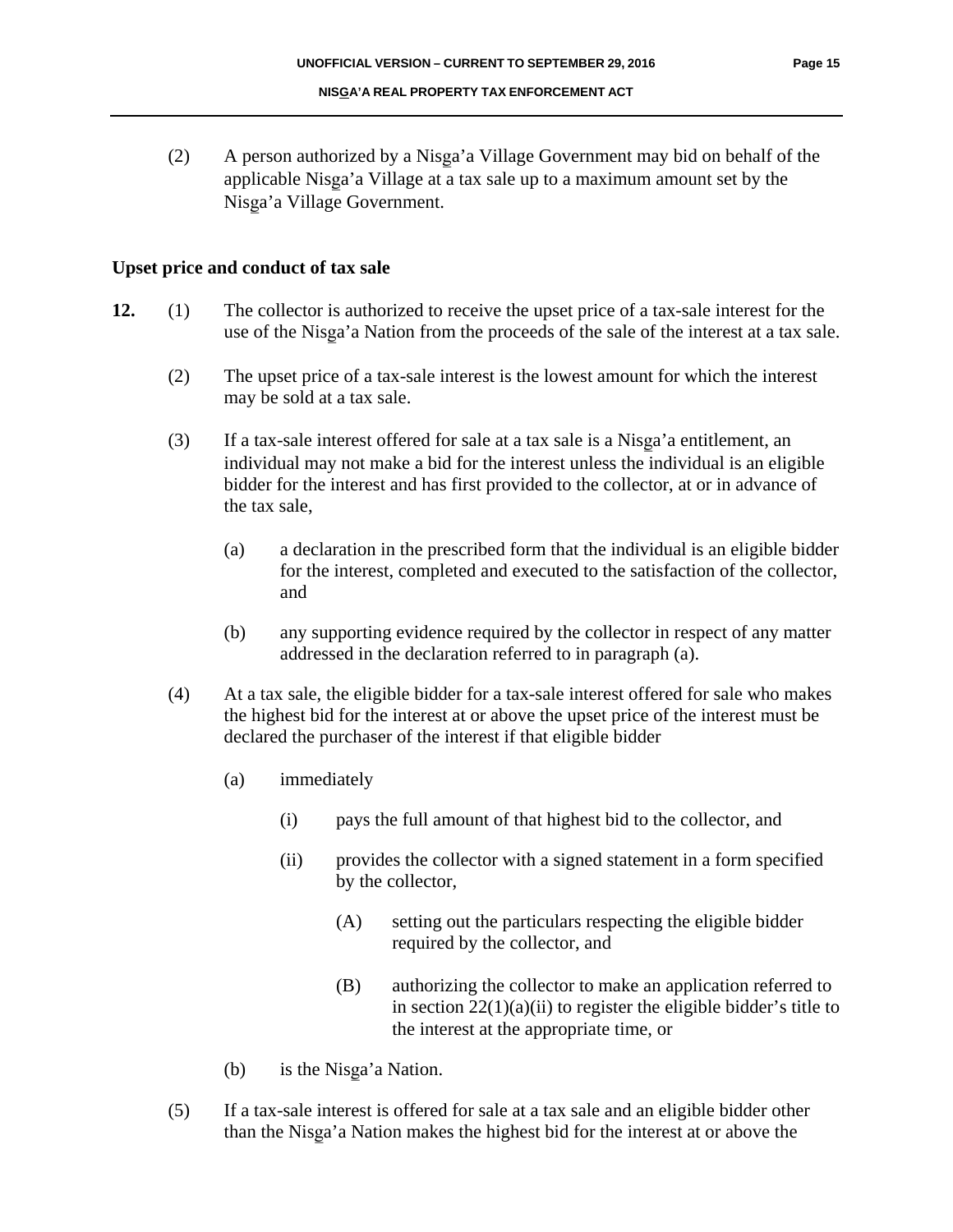upset price of the interest but fails to immediately provide the collector with the payment and statement referred to in subsection (4)(a), the collector must promptly again offer the interest for sale at the tax sale on the same conditions as before.

- (6) If at a tax sale there is no eligible bid when a tax-sale interest is offered for sale, or no eligible bid at or above the upset price of the interest,
	- (a) the collector may offer the interest for sale again later at the tax sale on the same conditions as before, and
	- (b) the Nisga'a Nation must be declared the purchaser of the interest at the upset price if
		- (i) the collector does not offer the interest for sale again later at the tax sale under paragraph (a), or
		- (ii) the collector offers the interest for sale again later at the tax sale under paragraph (a) and again there is no eligible bid for the interest or no eligible bid at or above the upset price of the interest.

#### **Collector to provide certificate of sale**

- **13.** After selling a tax-sale interest to a person other than the Nisga'a Nation at a tax sale, the collector must sign and give to the purchaser a certificate
	- (a) describing the parcel to which the interest relates,
	- (b) stating the sale price, and
	- (c) stating that registration of ownership of the interest will be applied for on the purchaser's behalf at the end of one year from the date of sale unless
		- (i) the interest is redeemed under this Act, or
		- (ii) the sale is set aside by
			- (A) the Supreme Court on an action referred to in section 24, or
			- (B) the Executive under section  $25(1)(a)$ .

#### Resale of property purchased by Nisga'a Nation at tax sale

**14.** (1) If a tax-sale interest is purchased by the Nisga'a Nation under section  $12(6)(b)$ , the Executive may authorize the collector to offer the interest for sale to any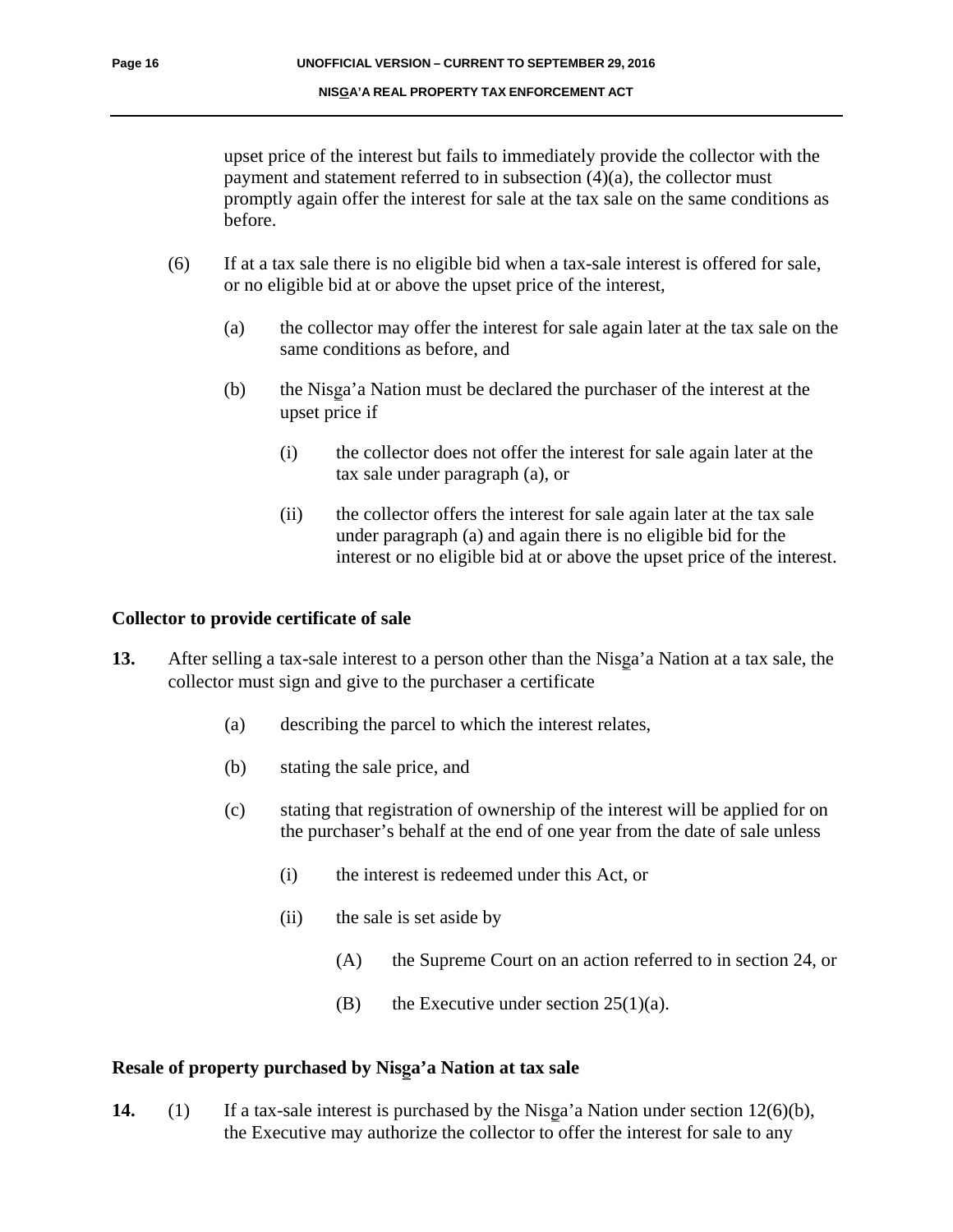eligible bidder within nine months after the purchase for not less than the upset price of the interest plus interest accrued from the date of the purchase at the prescribed rate.

- (2) If a tax-sale interest authorized to be offered for sale under subsection (1) is a Nisga'a entitlement, the collector must, before offering the interest for sale to an individual, first obtain from the individual
	- (a) a declaration in the prescribed form that the individual is, in relation to the interest, an eligible bidder, and
	- (b) any supporting evidence required by the collector in respect of any matter addressed in the declaration referred to in paragraph (a).
- (3) If an eligible bidder to whom the collector offers to sell a tax-sale interest in accordance with an authorization under subsection (1)
	- (a) pays the full amount of the sale price to the collector on the terms and conditions specified by the collector, and
	- (b) provides the collector with a signed statement in a form specified by the collector,
		- (i) setting out the particulars respecting the eligible bidder required by the collector, and
		- (ii) authorizing the collector to make an application referred to in section  $22(1)(a)(ii)$  to register the eligible bidder's title to the interest at the appropriate time,

the eligible bidder must be declared the purchaser of the interest.

- (4) After selling a tax-sale interest under this section, the collector must sign and give to the purchaser a certificate
	- (a) describing the parcel to which the interest relates,
	- (b) stating the sale price, and
	- (c) stating that registration of ownership of the interest will be applied for on the purchaser's behalf at the end of one year from the date on which the interest was purchased by the Nisga'a Nation under section  $12(6)(b)$ unless
		- (i) the interest is redeemed under this Act, or
		- (ii) the sale of the interest to the Nisga'a Nation under section  $12(6)(b)$ is set aside by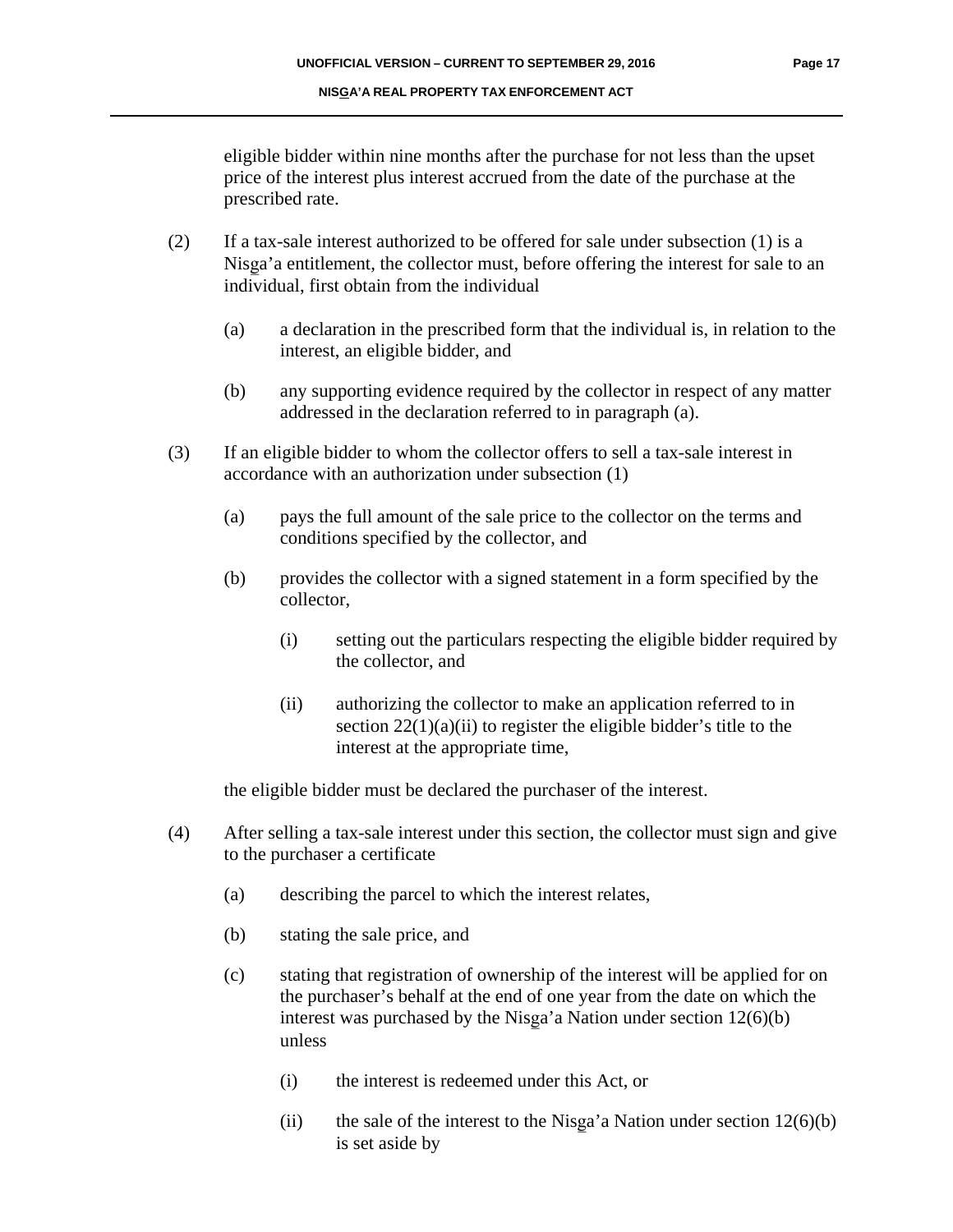- (A) the Supreme Court on an action referred to in section 24, or
- (B) the Executive under section  $25(1)(a)$ .
- (5) The sale of a tax-sale interest under this section does not affect the period for or the right of redemption of the interest under this Act.

#### **Notice of tax sale must be filed in land title office**

- **15.** (1) Promptly after a tax-sale interest is sold at a tax sale or under section 14, the collector must
	- (a) file in the Nisga'a land title office a notice of the sale in the prescribed form, and
	- (b) unless the purchaser of the interest is the Nisga'a Nation or a Nisga'a Village, pay the prescribed fee to the registrar.
	- (2) On the filing of a notice of the sale of a tax-sale interest under subsection  $(1)(a)$ , the registrar
		- (a) must make a notation of the sale in the register, and
		- (b) must not, while the notice remains uncancelled,
			- (i) accept for deposit, filing or registration any other instrument affecting the interest, other than
				- (A) a court order,
				- (B) a certificate of pending litigation, or
				- (C) a prescribed instrument, or
			- (ii) allow any change in the boundaries of the property to which the interest relates,

except in accordance with this Act.

#### **Owners must be given notice of tax sale and redemption period**

**16.** (1) Not later than three months after the sale of a tax-sale interest at a tax sale, the collector must give a written notice of the sale and of the day on which the period allowed under section 19 for redemption of the interest ends to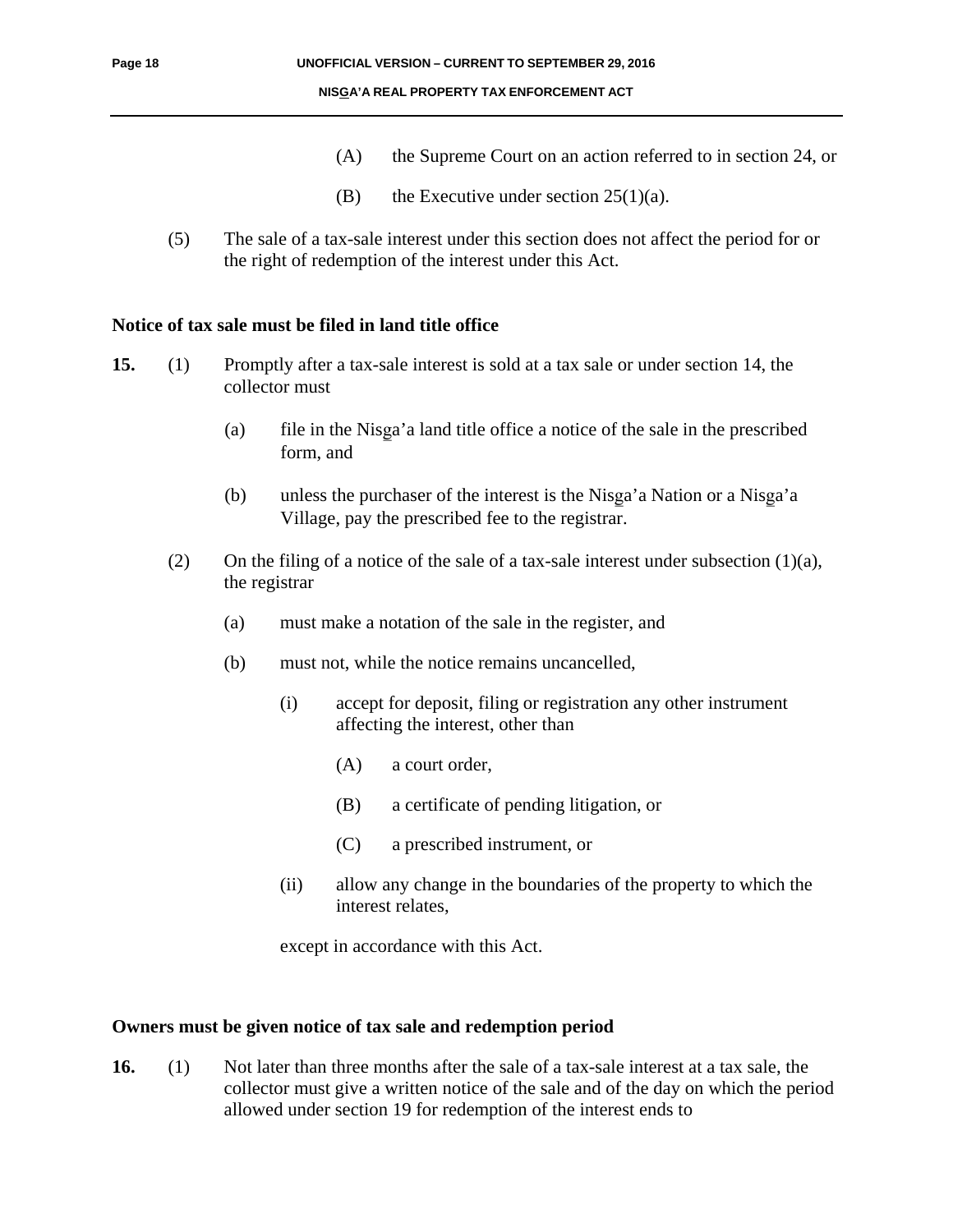- (a) the registered owner or holder of the interest, and
- (b) any other person registered as the owner of the estate in fee simple to or the holder of a charge in respect of the property to which the interest relates.
- (2) A notice referred to in subsection (1) must be given by
	- (a) personal service on the recipient, or
	- (b) registered mail or courier to the address of the recipient shown in the records of the Nisga'a land title office.
- (3) No liability or responsibility other than as set out in subsection (1) rests with the collector or the Nisga'a Nation to give notice of the sale of a tax-sale interest at a tax sale or under section 14.

#### **Assessment and taxes during redemption period**

- **17.** (1) During the period allowed under this Act for redemption of a tax-sale interest sold at a tax sale, the property to which the interest relates must continue to be assessed and taxed in the name of the registered owner or holder of the interest and that person is liable for the accruing taxes.
	- (2) The accruing taxes referred to in subsection (1) continue to be a special lien and charge on the tax-sale interest under section 4.
	- (3) The purchaser of a tax-sale interest at a tax sale or under section 14 may pay the taxes that become due in respect of the property to which the interest relates during the period allowed under this Act for redemption of the interest, and any such taxes paid by the purchaser must be added to the amount required to be paid to redeem the interest under this Act.

#### **Application of surplus from tax sale**

- **18.** (1) If a tax-sale interest sold at a tax sale is not redeemed under this Act during the period allowed for redemption, after the expiry of that period money received by the collector at the tax sale above the upset price of the tax-sale interest must be paid without interest to the person who at the time of the tax sale was the registered owner or holder of the tax-sale interest, on written application to the Executive by that person.
	- (2) If surplus money referred to in subsection (1) remains unpaid six months after the end of the period referred to in that subsection, in the next month the Chief Financial Officer must publish a notice in accordance with Nisga'a law, stating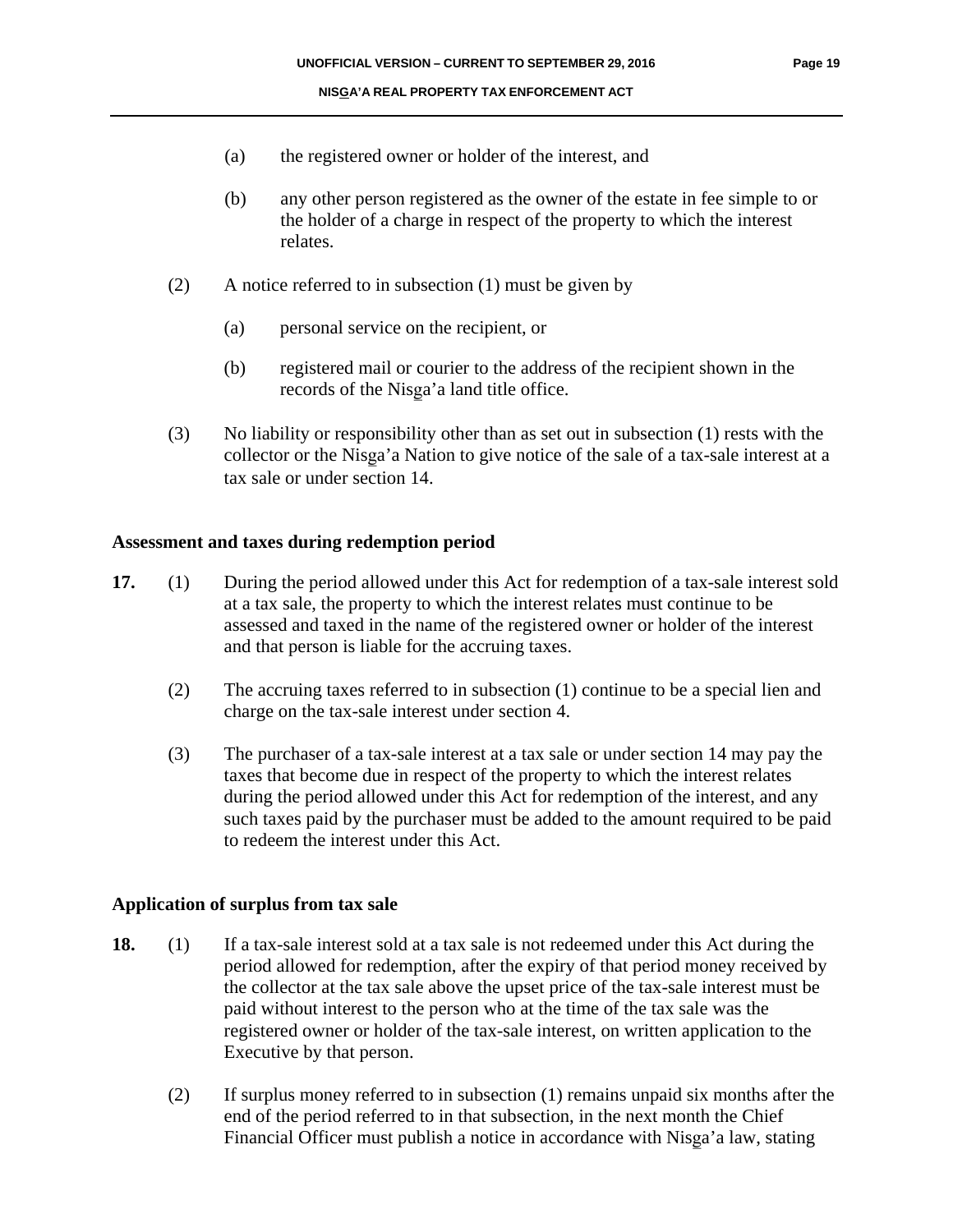- (a) the name of the person to whom the surplus is payable,
- (b) the date on which the surplus became payable, and
- (c) the amount of the surplus.
- (3) If surplus money referred to in subsection (1) remains unclaimed three months after the publication of a notice in respect of the surplus under subsection (2), the surplus must be dealt with by the Chief Financial Officer in accordance with the regulations.

#### **Redemption by owner**

- **19.** (1) A tax-sale interest sold at a tax sale may be redeemed in accordance with this section by
	- (a) the registered owner or holder of the interest,
	- (b) any other person registered as the owner of the estate in fee simple to or the holder of a charge in respect of the property to which the interest relates, or
	- (c) another person on behalf of a person referred to in paragraph (a) or (b).
	- (2) The time limit for redeeming a tax-sale interest sold at a tax sale is one year from the day the tax sale began, or a further time allowed by regulation under subsection  $(5)$ .
	- (3) The redemption of a tax-sale interest sold at a tax sale may be made by paying or tendering to the collector the total of the following amounts:
		- (a) the upset price of the interest at the time of the tax sale;
		- (b) all costs of which the collector has had notice as of the date of the redemption that have been incurred by the purchaser of the interest at the tax sale or, if the interest was subsequently sold under section 14, the purchaser under that section, in maintenance of the property to which the interest relates or in prevention of waste of the property;
		- (c) all taxes that the purchaser has paid under section 17(3) as of the date of the redemption in respect of the property to which the interest relates;
		- (d) interest to the date of the redemption on
			- (i) the upset price referred to in paragraph (a),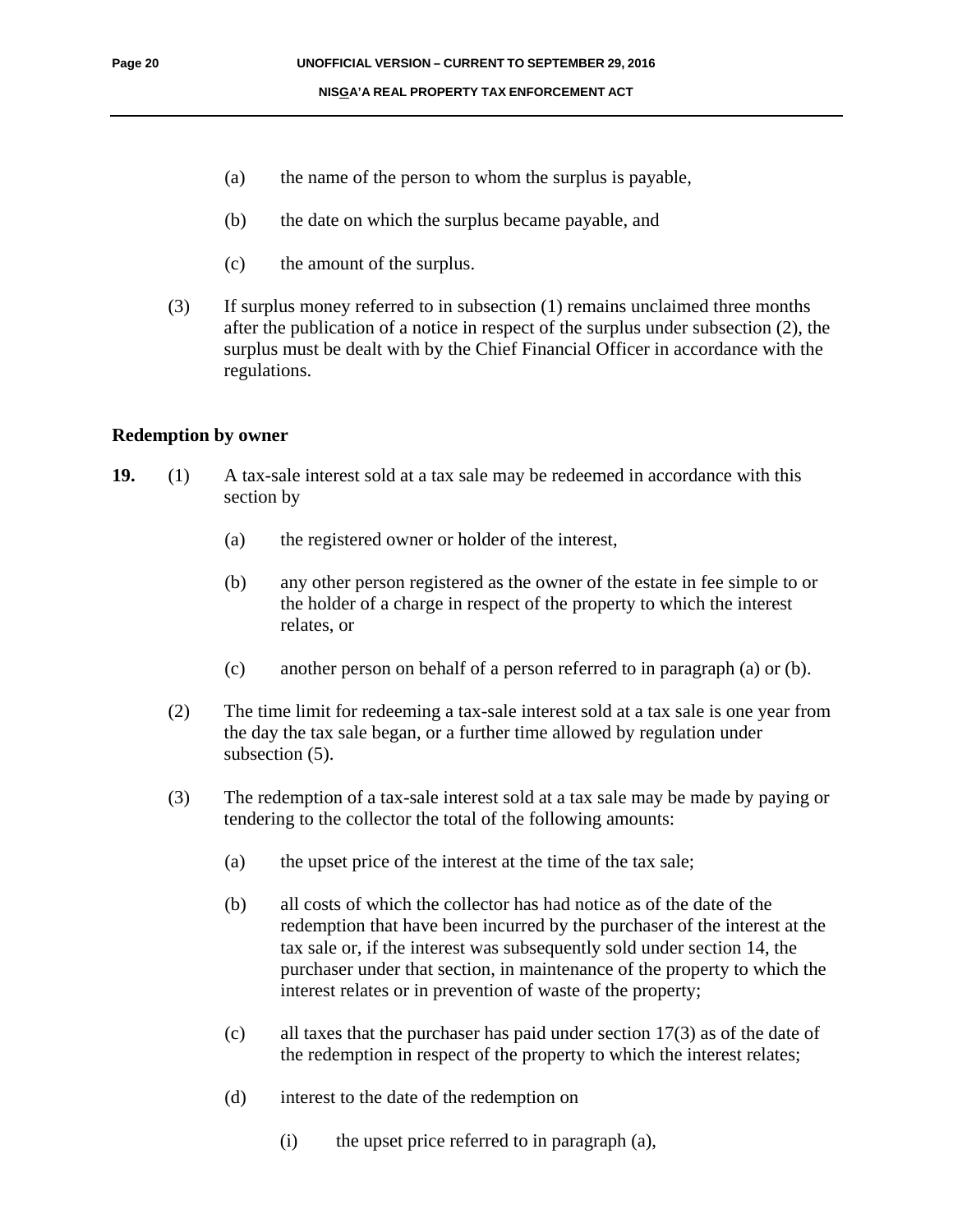- (ii) any amount in excess of the upset price that the purchaser has paid to the collector for the interest,
- (iii) all costs incurred by the purchaser as referred to in paragraph (b), and
- (iv) all taxes paid by the purchaser as referred to in paragraph (c),

at the prescribed rate.

- (4) On the redemption of a tax-sale interest under subsection (3),
	- (a) if the interest was sold at the tax sale to a person other than the Nisga'a Nation, the purchaser at the tax sale, or
	- (b) if the interest was subsequently sold under section 14, the purchaser under that section,

is entitled to receive from the Nisga'a Nation

- (c) the purchase price paid by the purchaser for the interest,
- (d) any costs incurred or taxes paid by the purchaser as referred to in subsection  $(3)(b)$  or  $(c)$ , and
- (e) interest on the amounts referred to in paragraphs (c) and (d) to the date of redemption at the prescribed rate.
- (5) If the Nisga'a Nation has purchased a tax-sale interest under section  $12(6)(b)$  and the interest has not been subsequently sold under section 14, the Executive may, by regulation, extend by one year only the period otherwise allowed for redemption of the interest under subsection (2).

#### **Redemption payments by instalments**

- **20.** (1) This section applies to a tax-sale interest which the Nisga'a Nation has purchased under section  $12(6)(b)$  if
	- (a) there are improvements on the property to which the interest relates,
	- (b) the interest has not been subsequently sold under section 14, and
	- (c) the Executive has not enacted a regulation under section 19(5) extending the time for redemption of the interest.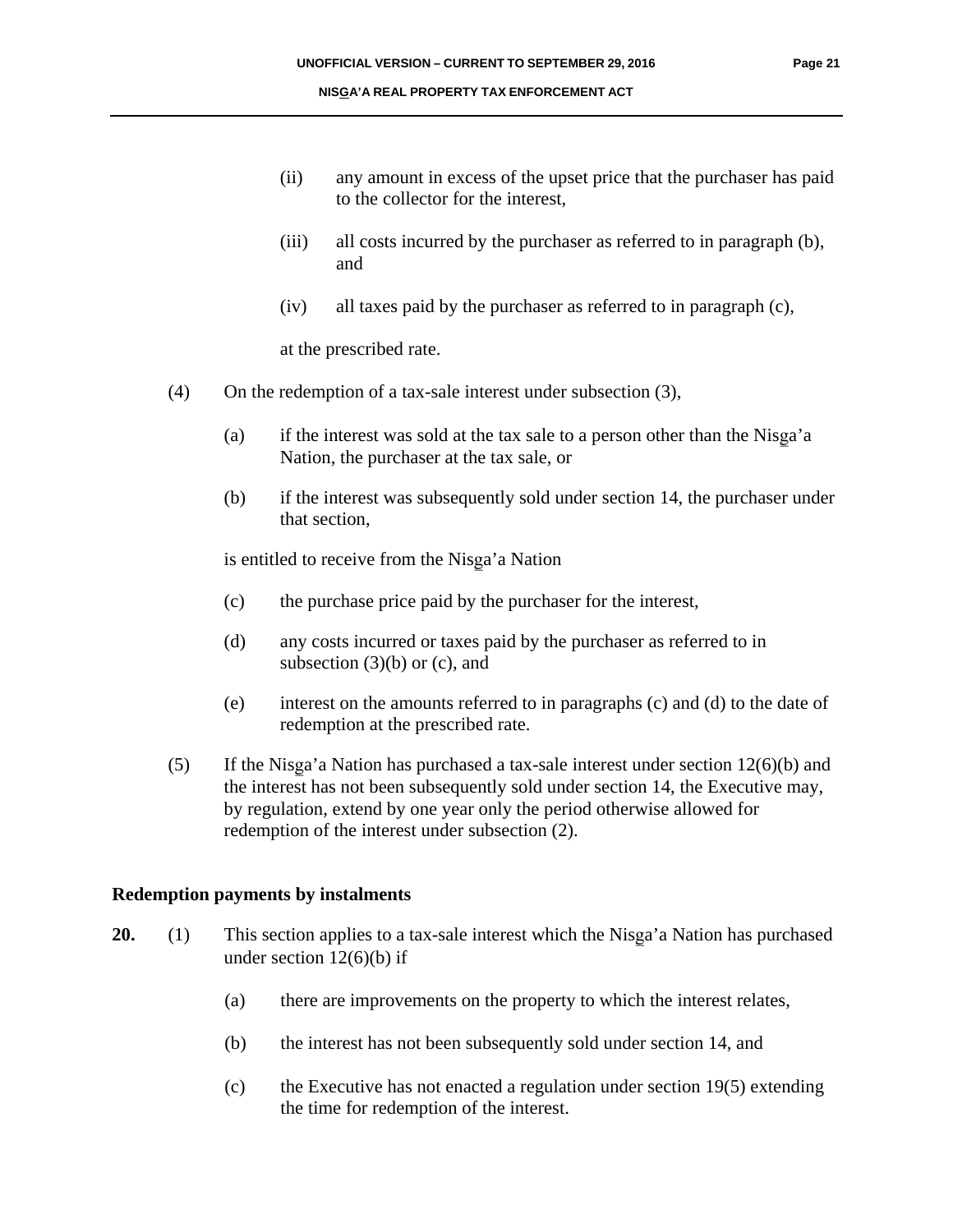- (2) Despite section 19, a person empowered under that section to redeem a tax-sale interest to which this section applies is entitled to redeem the interest under subsection (3) of this section if the person pays or tenders to the collector, on or before the latest date allowed for redemption under section 19, 50% of the total of
	- (a) the upset price of the interest at the tax sale at which the interest was purchased by the Nisga'a Nation,
	- (b) all costs of which the collector has had notice as of the date of the payment under this subsection that have been incurred by the Nisga'a Nation in maintenance of the property to which the interest relates or in prevention of waste of the property,
	- (c) all taxes that the Nisga'a Nation has paid under section  $17(3)$  as of the date of the payment under this subsection in respect of the property to which the interest relates, and
	- (d) interest on the amounts referred to in paragraphs (a) to (c) at the prescribed rate.
- (3) A person who makes a payment under subsection (2) in relation to a tax-sale interest may redeem the interest by paying or tendering to the collector, at any time within 11 months and 21 days from the latest date otherwise allowed for redemption of the interest under section 19,
	- (a) the remaining 50% of the total of the amounts referred to in subsection  $(2)(a)$  to  $(d)$ ,
	- (b) all costs of which the collector has had notice as of the date of the payment under this subsection that have been incurred by the Nisga'a Nation between the date of the payment under subsection (2) and the date of the payment under this subsection in maintenance of the property to which the interest relates or in prevention of waste of the property,
	- (c) all taxes that the Nisga'a Nation has paid under section  $17(3)$  between the date of the payment under subsection (2) and the date of the payment under this subsection in respect of the property to which the interest relates, and
	- (d) interest on the amounts referred to in paragraphs (a) to (c) at the prescribed rate.

#### **Notice of redemption must be filed in land title office**

**21.** (1) If a tax-sale interest sold at a tax sale is redeemed within the period allowed for redemption under this Act, the collector must promptly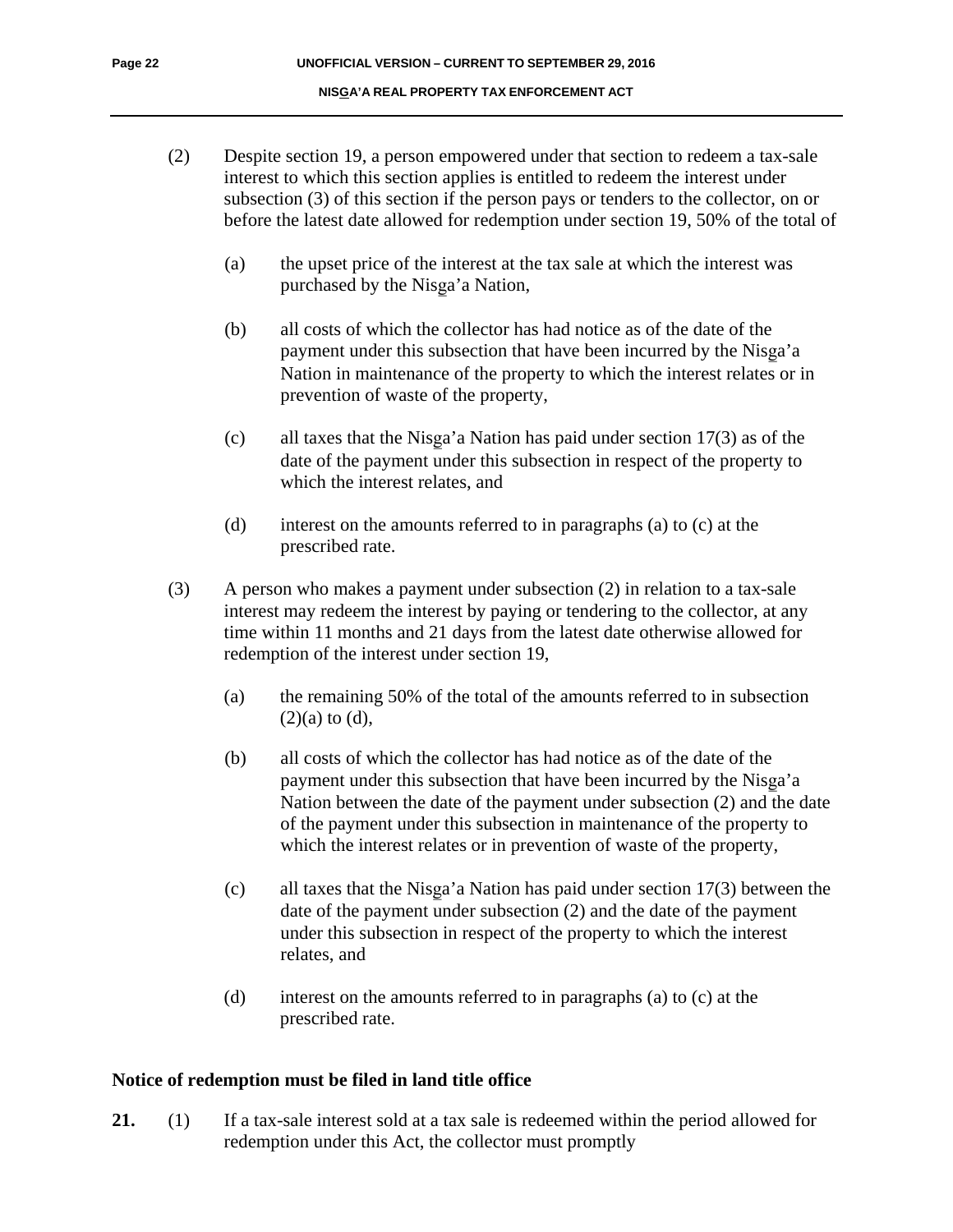- (a) file in the Nisga'a land title office a notice of the redemption in the prescribed form, and
- (b) pay the prescribed fee to the registrar.
- (2) On the filing of a notice of the redemption of a tax-sale interest under subsection  $(1)(a)$ , the registrar must
	- (a) cancel the notice or notices of the sale of the interest filed under section  $15(1)(a)$ , and
	- (b) cancel the notation or notations of the sale of the interest made in the register under section 15(2)(a).

#### **Registration of purchaser**

- **22.** (1) If a tax-sale interest sold at a tax sale is not redeemed within the period allowed for redemption under this Act, at the end of that period the collector must
	- $(a)$  file in the Nisga'a land title office in the prescribed forms
		- (i) a notice of the failure to redeem the interest, and
		- (ii) an application on behalf of the purchaser at the tax sale or, if the interest was subsequently sold under section 14, the purchaser under that section, for registration as the owner or holder of the interest, and
	- (b) unless the purchaser is the Nisga'a Nation or a Nisga'a Village, pay the prescribed fee to the registrar.
	- (2) The filing under subsection  $(1)(a)$  of a notice of the failure to redeem a tax-sale interest and an application on behalf of the purchaser for registration as the owner or holder of the interest operates
		- (a) as a conveyance of the interest to the purchaser from the registered owner or holder, without proof of the signature of the collector or the purchaser and without an attestation of proof of execution, and
		- (b) as a quit claim in favour of the purchaser of
			- (i) all right, title and interest of the registered owner or holder and every previous owner or holder of the interest, or of those claiming under the registered owner or holder or any previous owner or holder, and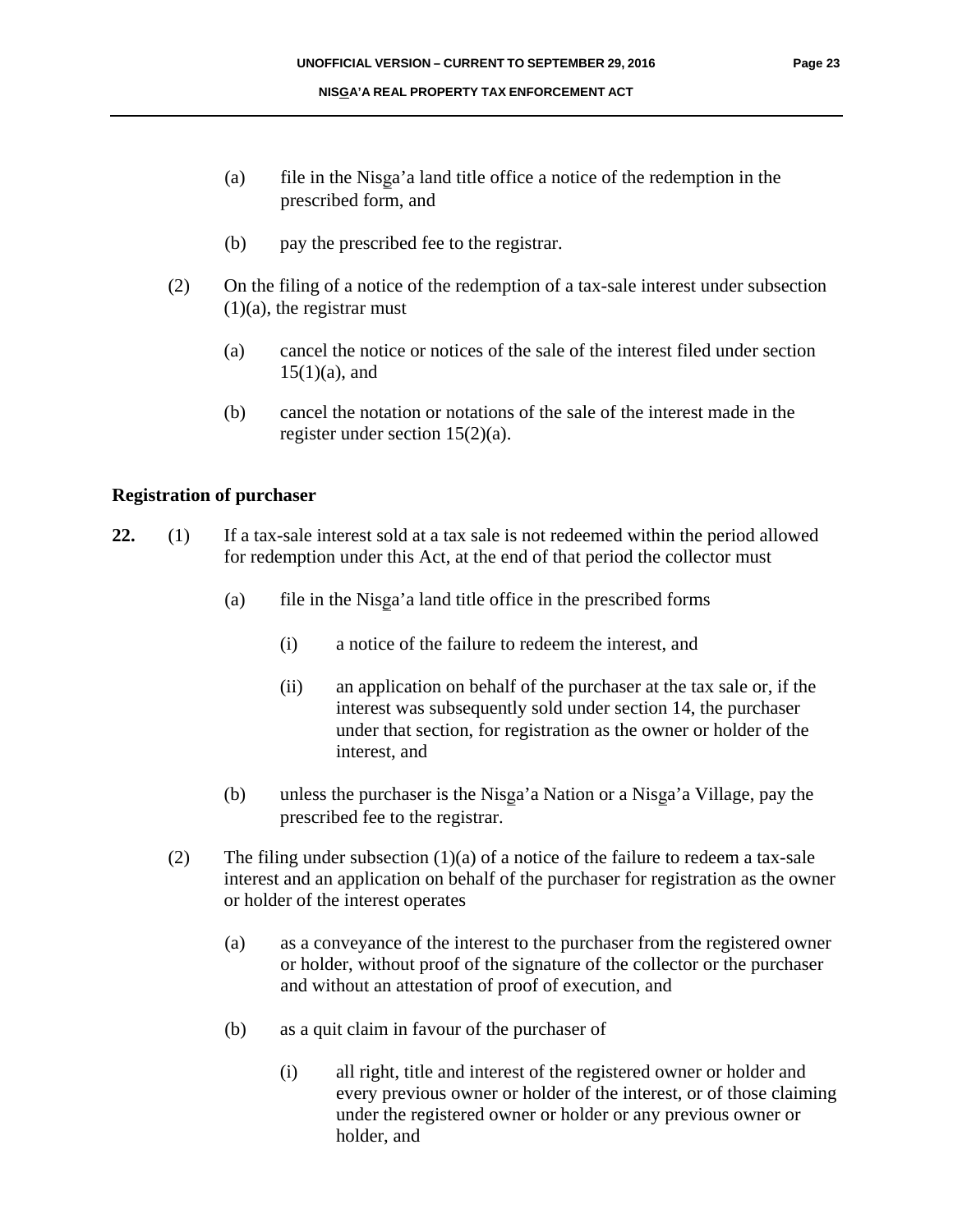(ii) all claims, demands, payments, charges, liens, judgments, mortgages and encumbrances of every type relating to the interest, whether or not registered under the *NisÞa'a Land Title Act*,

that are subsisting at the time the notice and application are received by the registrar, except

- (iii) a registered easement or statutory right of way,
- (iv) a registered restrictive covenant or statutory covenant,
- (v) the rights specified in section  $17(1)(a)$ , (b), (d), (e), (g) and (h) of the *NisÞa'a Land Title Act*, and
- (vi) a lien or charge of the Nisga'a Nation.
- (3) On the filing under subsection (1)(a) of a notice of the failure to redeem a tax-sale interest and an application on behalf of the purchaser for registration as the owner or holder of the interest, the registrar must
	- (a) register the purchaser as the owner or holder of the interest,
	- (b) cancel the registration of any charge registered against the interest except a charge referred to in subsection  $(2)(b)(iii)$  to  $(vi)$ ,
	- (c) cancel the notice or notices of the sale of the interest filed under section  $15(1)(a)$ , and
	- (d) cancel the notation or notations of the sale of the interest made in the register under section 15(2)(a).

#### **Effect of tax sale on rights of owner**

- **23.** (1) When a tax-sale interest is sold at a tax sale, all rights in the interest held by the registered owner or holder of the interest immediately cease to exist, except as follows:
	- (a) the interest is subject to redemption as provided in this Act;
	- (b) the right to possession of the property to which the interest relates is not affected during the period allowed under this Act for redemption of the interest, subject, however, to
		- (i) impeachment for waste, and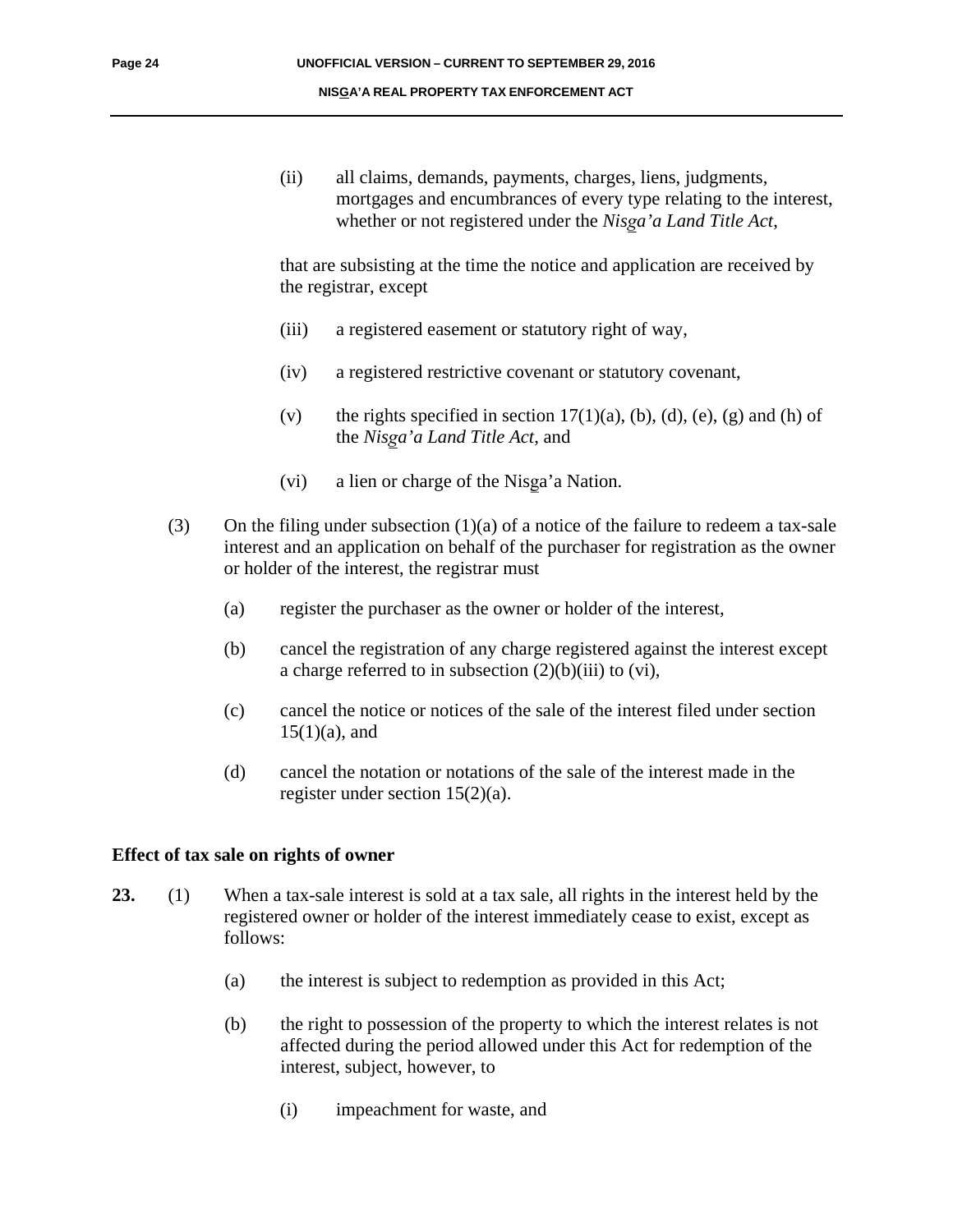- (ii) the right of the purchaser at the tax sale or, if the interest was subsequently sold under section 14, the right of the purchaser under that section, to enter on the property to maintain it in a proper condition and to prevent waste;
- (c) during the period allowed for redemption, an action may be brought under section 24 to have the tax sale set aside and declared invalid.
- (2) During the period allowed under this Act for redemption of a tax-sale interest sold at a tax sale, subsection (1) does not operate to affect in any way the rights of
	- (a) the registered owner or holder of the interest, or
	- (b) any other person registered as the owner of the estate in fee simple to or the holder of a charge in respect of the property to which the interest relates,

among or as between themselves.

#### **Action by owner to have tax sale set aside**

- **24.** (1) Subject to section 26(1),
	- (a) the registered owner or holder of a tax-sale interest sold at a tax sale, or
	- (b) any other person registered as the owner of the estate in fee simple to or the holder of a charge in respect of the property to which the interest relates

may bring an action in the Supreme Court to have the sale set aside and declared invalid.

- (2) An action referred to in subsection (1) may only be brought on one or more of the following grounds:
	- (a) the property to which the tax-sale interest relates was not liable to taxation during the years in which the taxes for which the interest was sold were imposed;
	- (b) the taxes for which the interest was sold were fully paid;
	- (c) irregularities existed in connection with the imposition of the taxes for which the interest was sold;
	- (d) the sale was not fairly and openly conducted;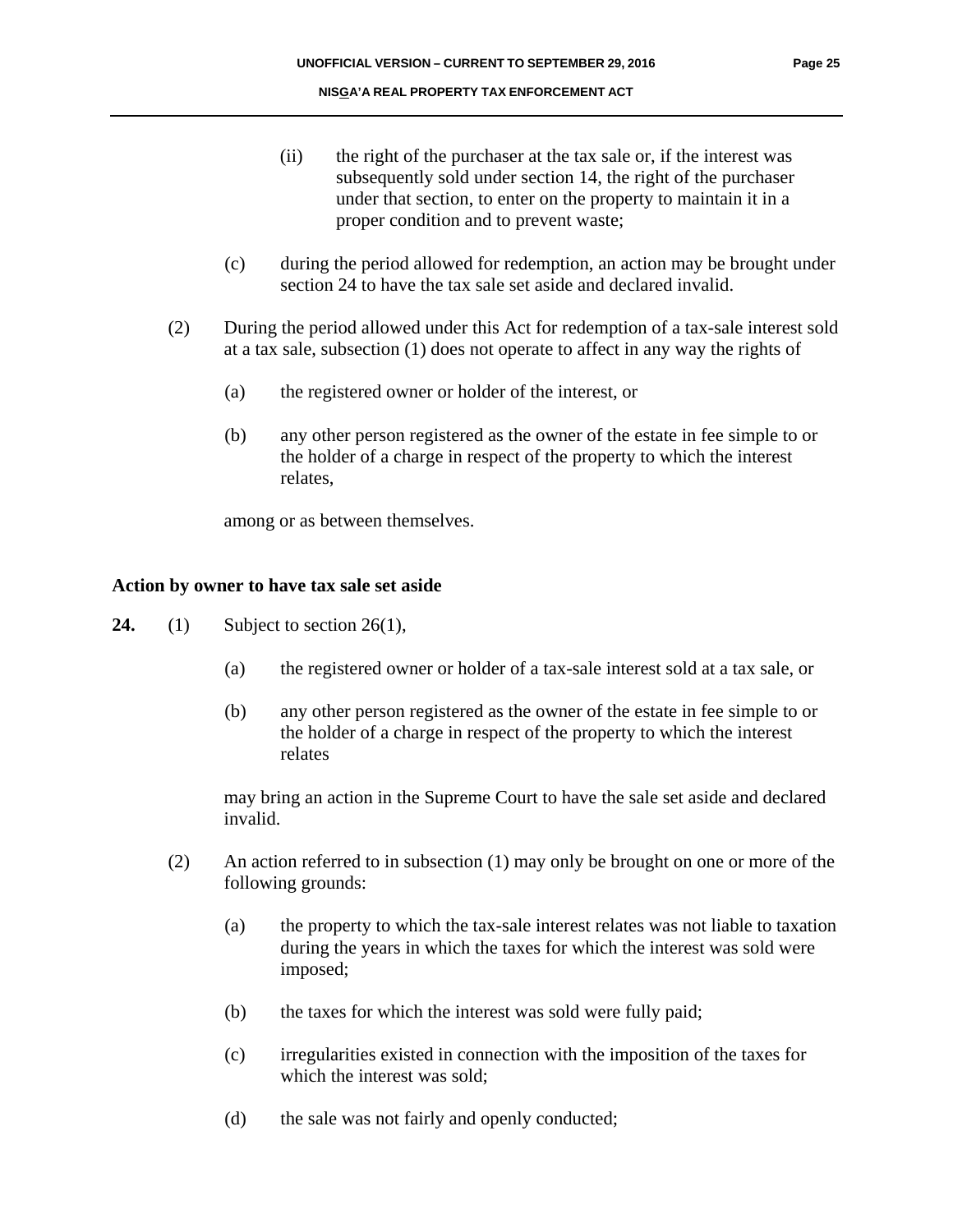- (e) the collector did not give to the person bringing the action the notice required by section 16(1).
- (3) An action referred to in subsection (1) may not be brought until one month after written notice, stating in detail the grounds of the action, has been given to the Chief Executive Officer by the person bringing the action.
- (4) If on an action referred to in subsection (1) the court sets aside or declares invalid the sale of a tax-sale interest at a tax sale for a reason referred to in subsection  $(2)(c)$  or  $(d)$ , the court may
	- (a) provide that the amount of unpaid taxes in respect of the property to which the tax-sale interest relates at the date of the sale, together with interest from that date, is a lien and charge on the tax-sale interest as if the sale had not taken place, in which case that amount is deemed to be delinquent taxes in respect of the property,
	- (b) provide for the immediate payment of those taxes, or
	- (c) otherwise deal with those taxes according to the circumstances.
- (5) During the period allowed under this Act for redemption of a tax-sale interest sold at a tax sale, subsection (1) does not operate to affect in any way the rights of
	- (a) the registered owner or holder of the interest, or
	- (b) any other person registered as the owner of the estate in fee simple to or the holder of a charge in respect of the property to which the interest relates,

among or as between themselves.

#### **Order by Executive setting tax sale aside**

- **25.** (1) During the period allowed for redemption of a tax-sale interest sold at a tax sale, if the Executive finds a manifest error in the sale or in the proceedings before the sale, the Executive may order that
	- (a) the sale of the interest at the tax sale and any subsequent sale of the interest under section 14 be set aside,
	- (b) the purchaser at the tax sale or, if the interest was subsequently sold under section 14, the purchaser under that section, be entitled to receive from the Nisga'a Nation
		- (i) the purchase price paid by the purchaser for the interest,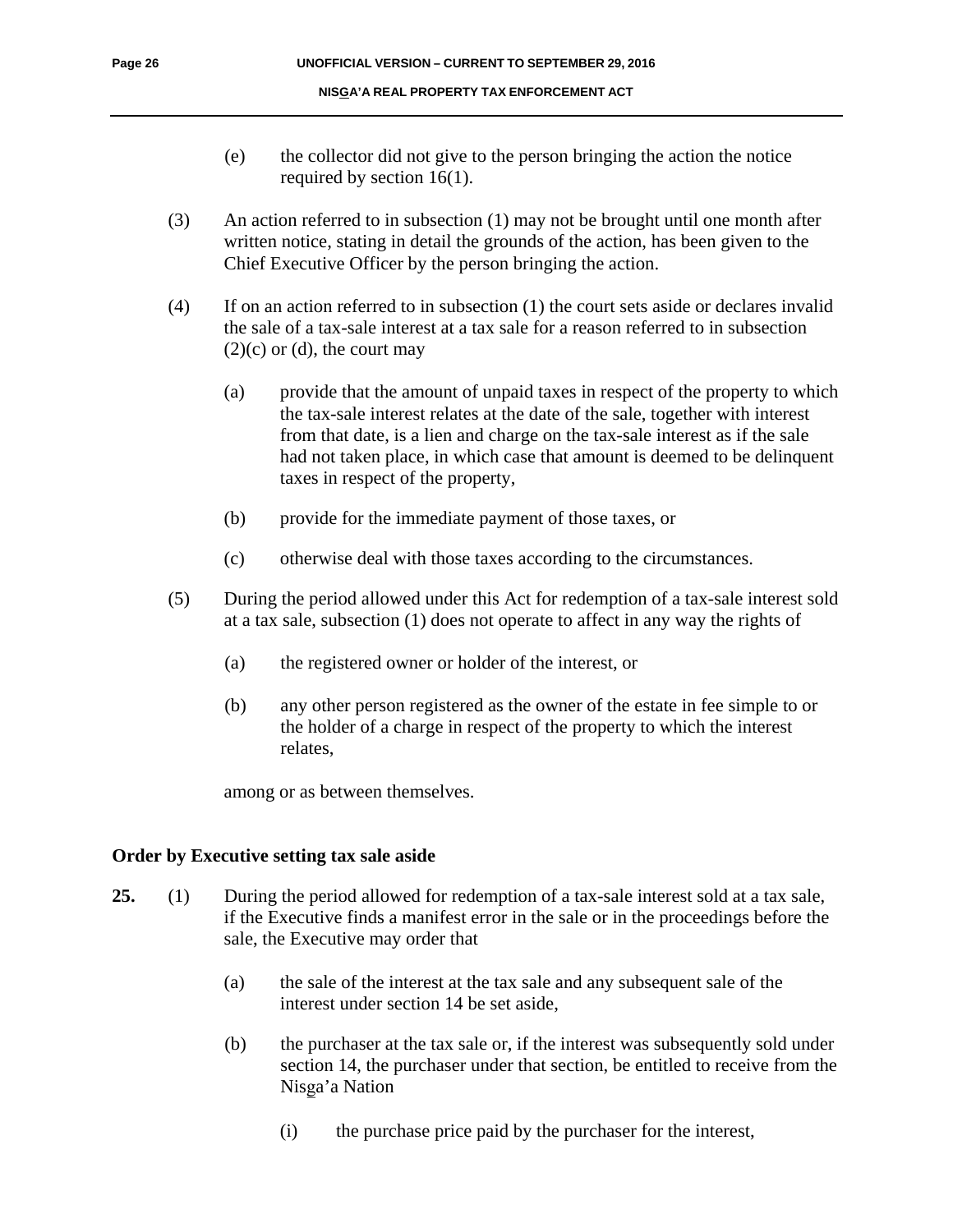- (ii) all costs of which the collector has had notice as of the date of the order that have been incurred by the purchaser in maintenance of the property to which the interest relates or in prevention of waste of the property,
- (iii) all taxes that the purchaser has paid under section 17(3) as of the date of the order in respect of the property to which the interest relates, and
- (iv) interest on the amounts referred to in subparagraphs (i) to (iii) at the prescribed rate, and
- (c) the taxes be dealt with as the circumstances require, either
	- (i) by restoring the taxes as they were before the sale, or
	- (ii) otherwise as directed by the Executive.
- (2) If the Executive makes an order under subsection (1)(a) setting aside a sale or sales of a tax-sale interest, the collector must file a notice of the order in the Nisga'a land title office in the prescribed form.
- (3) On the filing under subsection (2) of a notice of an Executive order setting aside the sale or sales of a tax-sale interest, the registrar must
	- (a) cancel the notice or notices of the sale of the interest filed under section  $15(1)(a)$ , and
	- (b) cancel the notation or notations of the sale of the interest made in the register under section 15(2)(a).

#### **Restrictions on legal actions in relation to tax sale**

- **26.** (1) After the expiry of the period allowed under this Act for redemption of a tax-sale interest sold at a tax sale, no action may be brought to recover the interest sold or to set aside its sale.
	- (2) No action may be brought
		- (a) against the collector or the registrar in respect of the sale or registration of a tax-sale interest under this Act, or
		- (b) against the Nisga'a Nation in respect of any loss or damage sustained by reason of such a sale or registration, except as provided in this section.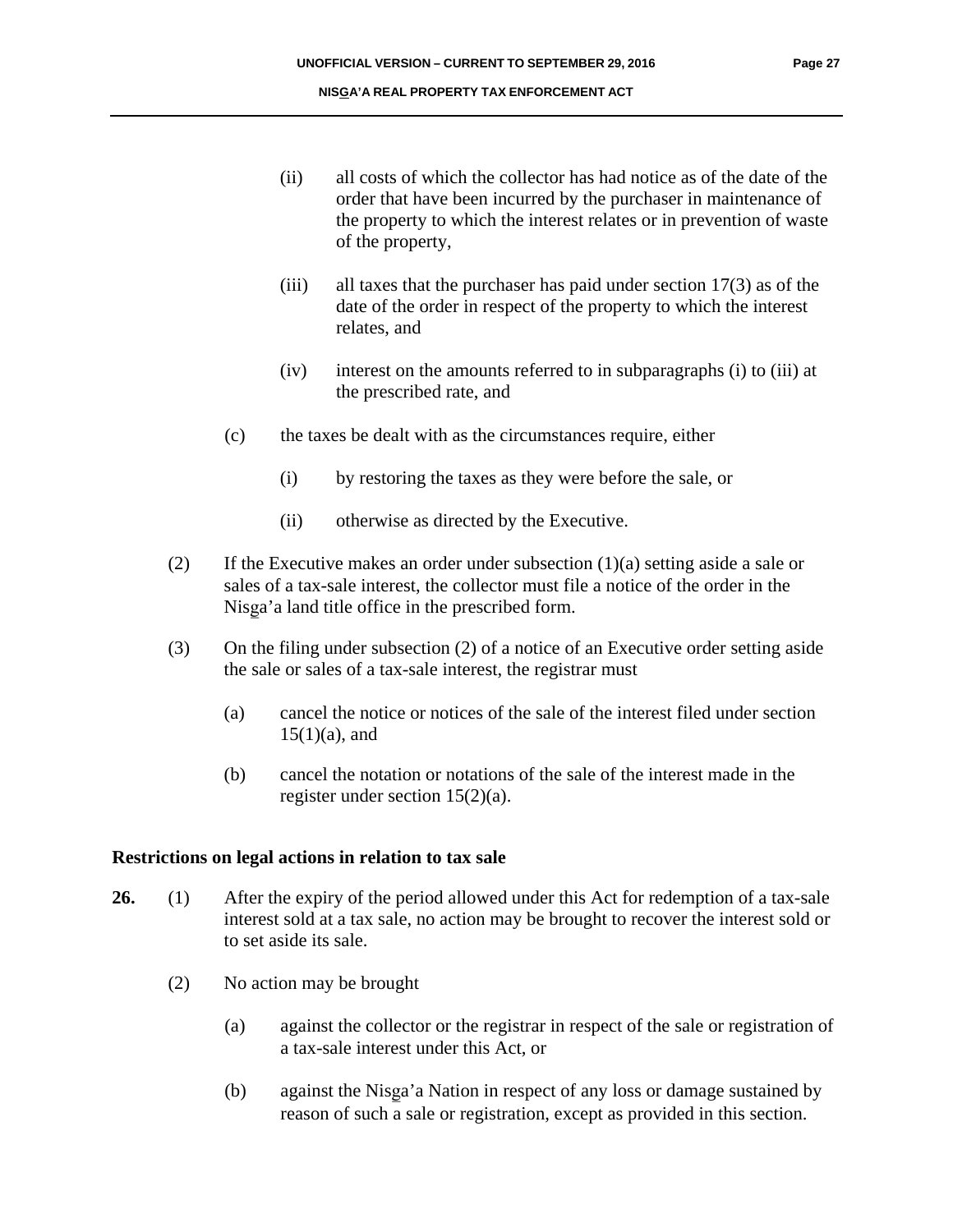- (3) A person who at the time of the sale of a tax-sale interest at a tax sale was
	- (a) the registered owner or holder of the interest, or
	- (b) any other person registered as the owner of the estate in fee simple to or the holder of a charge in respect of the property to which the interest relates,

may bring an action to recover indemnity or compensation from the Nisga'a Nation for any loss or damage sustained by the person on account of the sale of the interest if the circumstances referred to in section  $24(2)(a)$ , (b) or (e) are found by the Supreme Court to have existed.

- (4) As limits on subsection (3),
	- (a) no action may be brought under that subsection to recover indemnity or compensation from the Nisga'a Nation in relation to the sale of a tax-sale interest after the end of one year from the expiry of the period allowed under this Act for redemption of the interest, and
	- (b) there is no right to indemnity or compensation on an action brought under that subsection if it is found by the court that the person claiming indemnity or compensation was aware at the time of the tax sale that the interest was offered for sale, or was aware during the period allowed for redemption that the interest had been sold.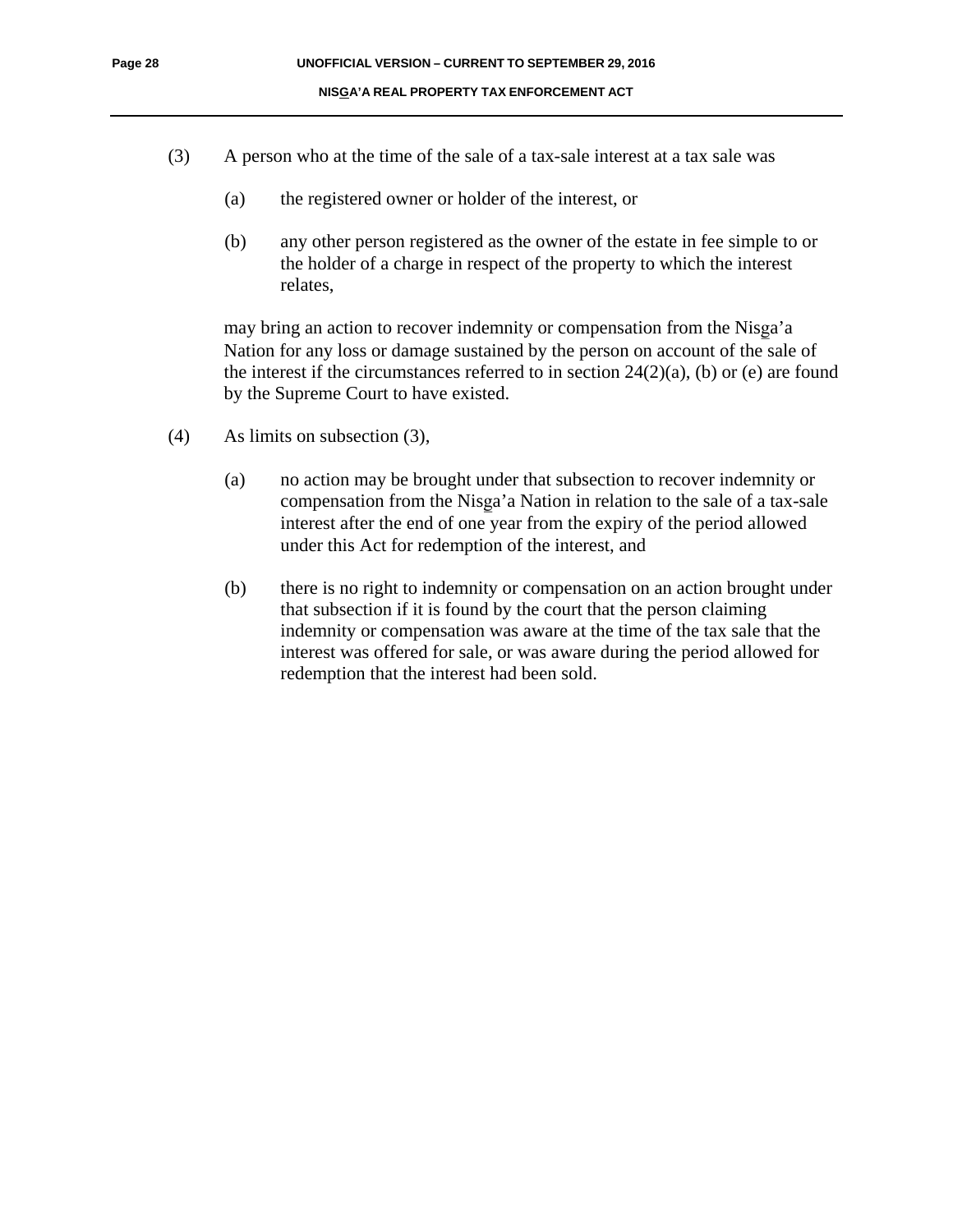#### **PART 6 – CANCELLATION**

#### **Cancellation or termination of cancellable interest**

- **27.** (1) No later than five months after the day on which taxes in respect of a property become delinquent, the collector must, if the taxable owner of the property holds a cancellable interest relating to the property, give written notice to the taxable owner that the interest will be cancelled or otherwise terminated if the taxable owner does not pay to the collector
	- (a) the taxes imposed in respect of the property that remain unpaid and are due and owing as of the date of the payment,
	- (b) the fee prescribed under this paragraph, and
	- (c) in the case of a property in respect of which the collector has filed a notice of unpaid taxes under section  $6(1)(c)$  prior to giving written notice under this subsection, the amount of the fee prescribed under section  $6(3)(e)$

within six months after the day on which the taxes became delinquent.

- (2) A written notice referred to in subsection (1) must be in the prescribed form and must be given by
	- (a) personal service on the taxable owner, or
	- (b) registered mail or courier to the address of the taxable owner shown on the assessment roll.
- (3) On giving a written notice referred to in subsection (1) to a taxable owner, the collector must provide a copy of the notice to
	- (a) the Director of Lands and Resources, if the cancellable interest held by the taxable owner may be cancelled or otherwise terminated by the Nisga'a Nation, or
	- (b) the applicable Nisga'a Village land administrator, if the interest may be cancelled or otherwise terminated by a Nisga'a Village.
- (4) If the collector gives written notice to the taxable owner of a property under subsection (1) and within six months after the date on which taxes in respect of the property became delinquent the collector has not been paid
	- (a) the taxes referred to in subsection  $(1)(a)$ ,
	- (b) the fee referred to in subsection  $(1)(b)$ , and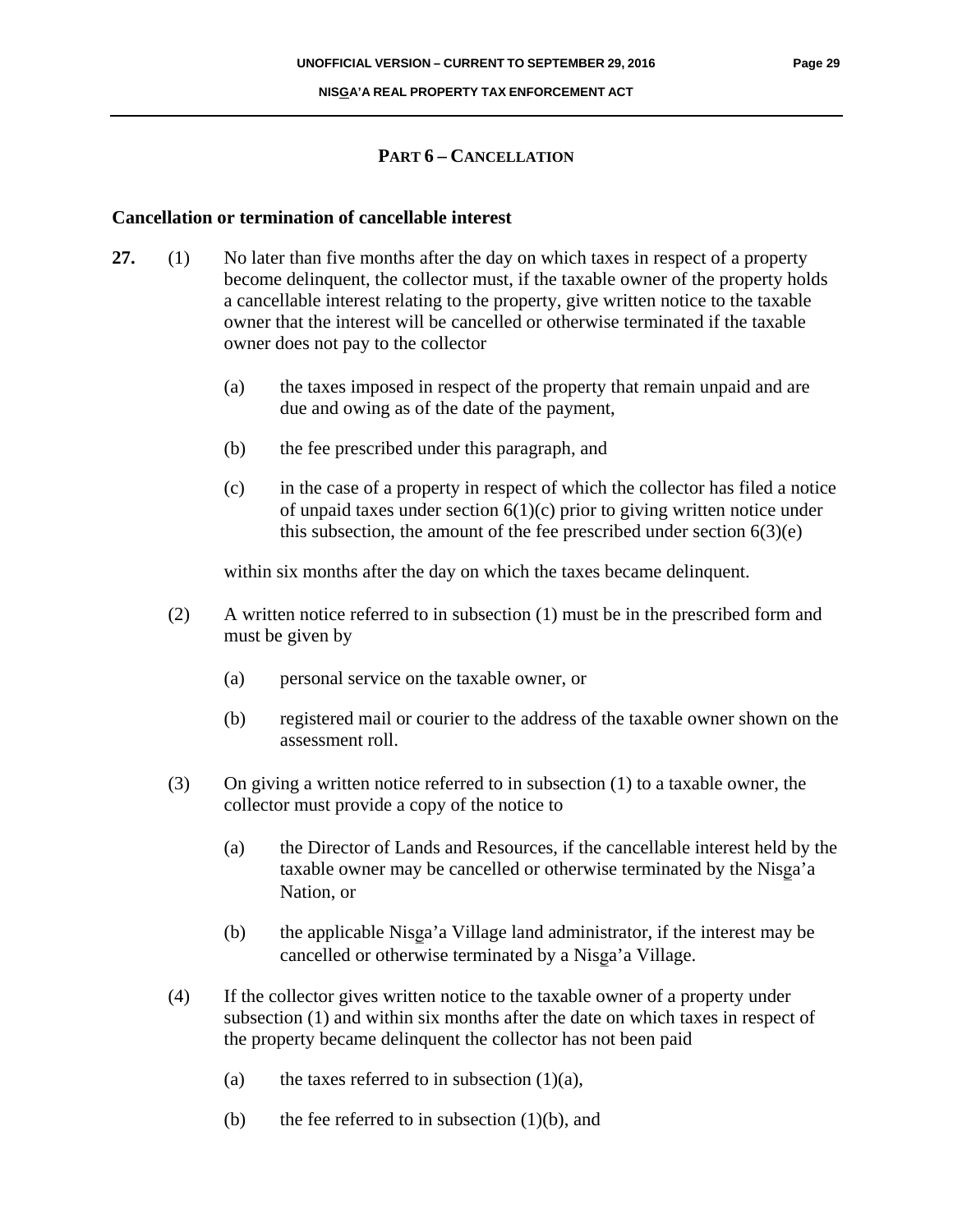(c) if applicable, the amount of the fee referred to in subsection  $(1)(c)$ ,

the collector must, as soon as practicable, provide written notice of the taxable owner's continuing tax delinquency to

- (d) the Director of Lands and Resources, if the cancellable interest held by the taxable owner may be cancelled or otherwise terminated by the Nisga'a Nation, or
- (e) the applicable Nisga'a Village land administrator, if the interest may be cancelled or otherwise terminated by a Nisga'a Village.
- (5) On being provided with notice of a taxable owner's continuing tax delinquency in respect of a property under subsection (4), the Director of Lands and Resources or the Nisga'a Village land administrator, as the case may be, must, as soon as practicable,
	- (a) cancel or otherwise terminate the cancellable interest relating to the property held by the taxable owner, and
	- $(b)$  if
		- (i) the interest is registered,
			- (A) file a notice of the cancellation or termination in the prescribed form in the Nisga'a land title office or the Lisims land registry, as the case may be, and
			- (B) provide a copy of the notice filed under clause (A) to the taxable owner and the collector, or
		- (ii) the interest is not registered, provide a notice of the cancellation or termination in the prescribed form to the taxable owner and the collector.
- (6) On the filing of a notice of cancellation or termination of a cancellable interest in the Nisga'a land title office under subsection  $(5)(b)(i)(A)$ , the registrar must cancel the registration of the interest.
- (7) On the filing of a notice of cancellation or termination of a cancellable interest in the Lisims land registry under subsection  $(5)(b)(i)(A)$ , the Director of Lands and Resources must endorse a notation of the cancellation or termination in the records of the registry.
- (8) Subsection (1) does not apply if
	- (a) the cancellable interest held by the taxable owner of a property is a lease or licence with a term of one year or less, and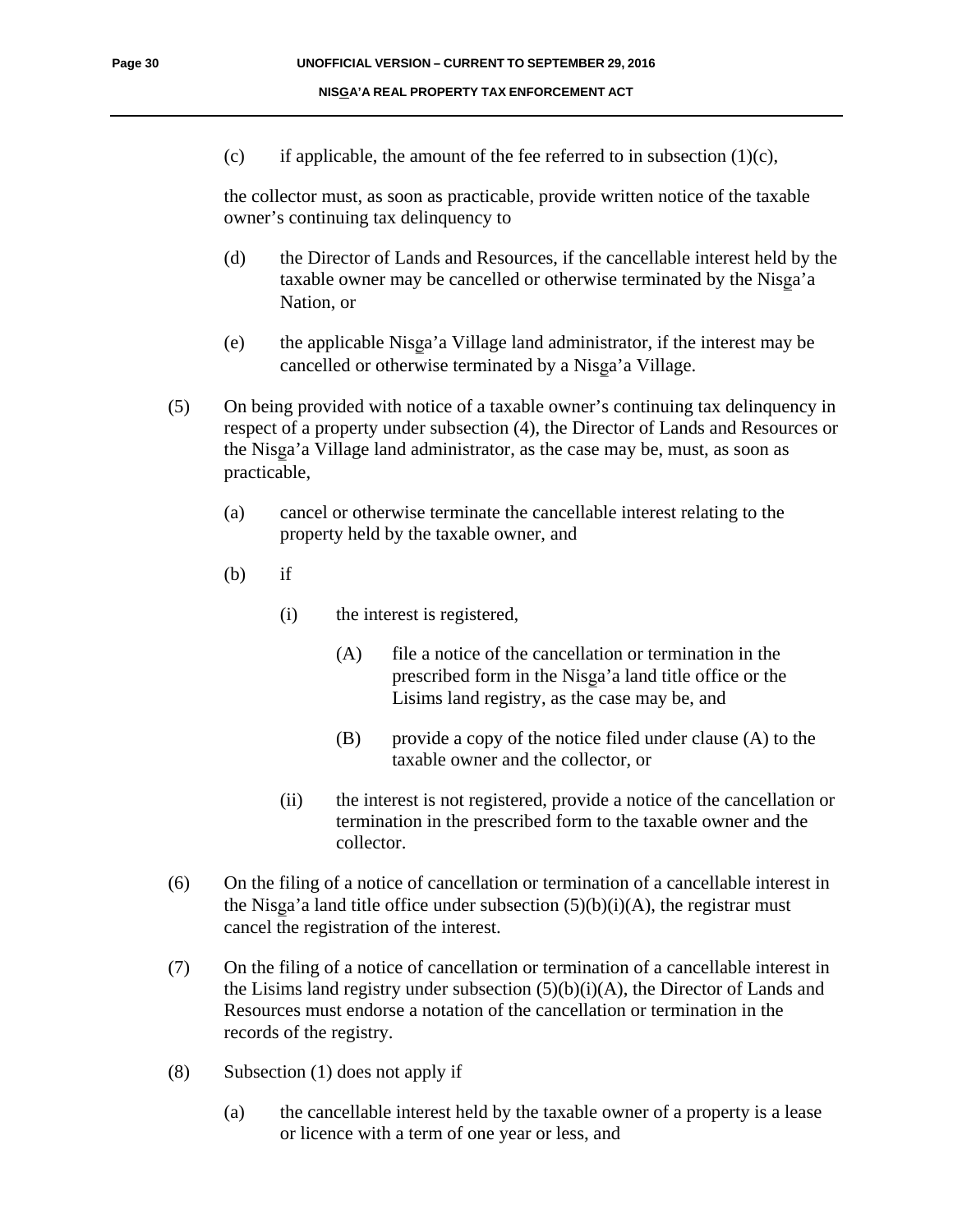- (b) the taxes that are delinquent in respect of the property were imposed prior to the taxable owner's acquisition of the cancellable interest.
- (9) No action may be brought against the collector, the Director of Lands and Resources, a Nisga'a Village land administrator, the registrar, the Nisga'a Nation or a Nisga'a Village in respect of the cancellation or termination of a cancellable interest, the cancellation of the registration of a cancellable interest, the notation of the cancellation or termination of a cancellable interest, or any loss or damage sustained by reason of any of the foregoing under this section.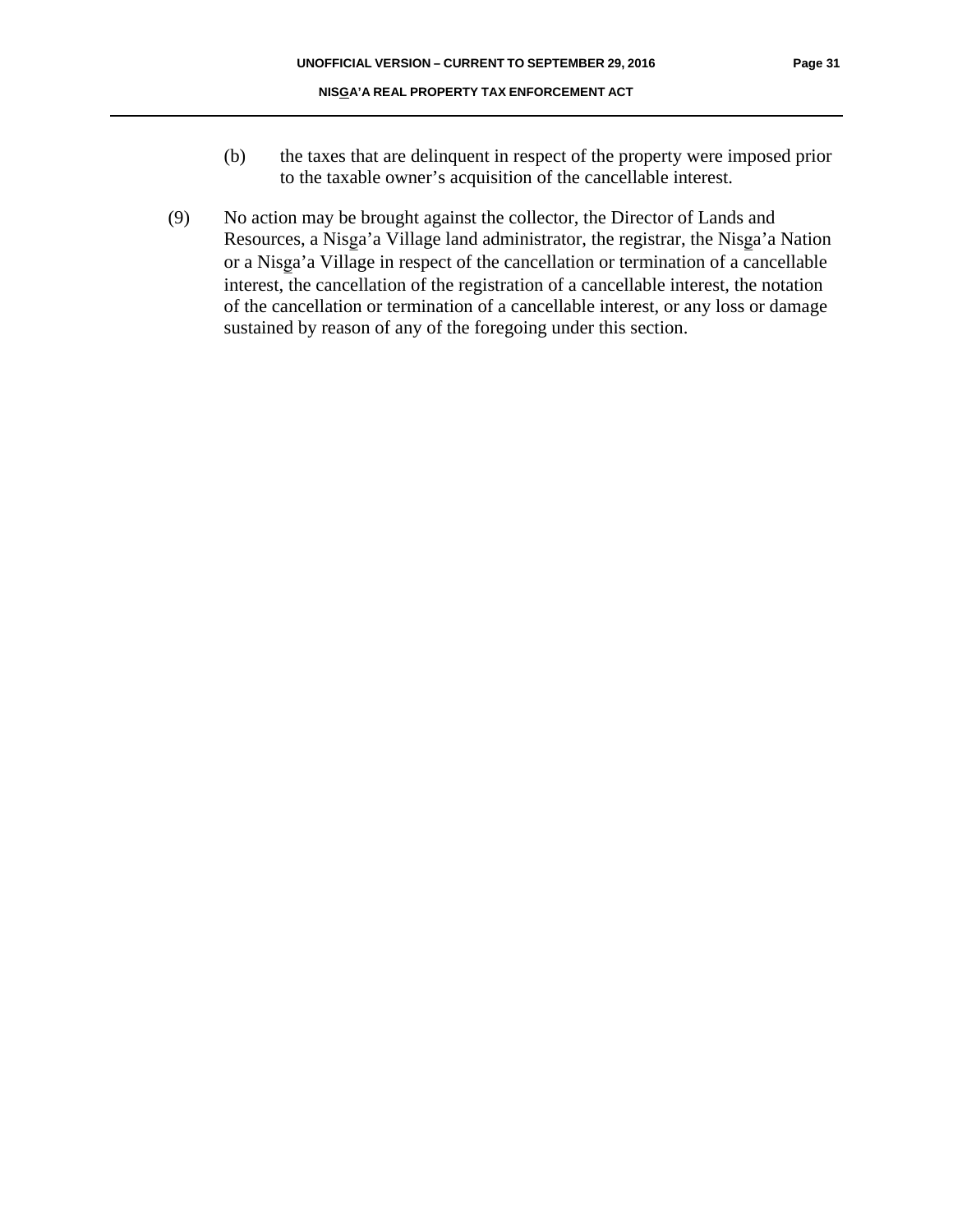#### **NISGA'A REAL PROPERTY TAX ENFORCEMENT ACT**

#### **PART 7 – FORFEITURE**

#### **Forfeiture for unpaid taxes**

- **28.** (1) Despite any other action for the recovery of taxes under this Act, if at the end of November 30 in any taxation year there are delinquent taxes in respect of a property and the taxable owner of the property holds a forfeitable interest relating to the property, on the later of
	- (a) December 1 of the taxation year, and
	- (b) the 40th day after the date on which the collector gives notice in accordance with subsection (2) to the taxable owner,

the interest is absolutely forfeited and terminated.

- (2) A notice referred to in subsection  $(1)(b)$  must
	- (a) be in the prescribed form,
	- (b) state
		- (i) that the forfeitable interest is subject to forfeiture and termination under this section,
		- (ii) the amount of the taxes imposed in respect of the property that remain unpaid and are due and owing as of the date of the notice,
		- (iii) the fee prescribed under this subparagraph,
		- (iv) in the case of a property in respect of which the collector has filed a notice of unpaid taxes under section  $6(1)(c)$  prior to giving the notice, the amount of the fee prescribed under section 6(3)(e),
		- (v) the right to prevent forfeiture and termination by payment to the collector in accordance with subsection (3), and
		- (vi) the date on which the interest will forfeit and terminate if payment is not made to the collector in accordance with subsection (3), and
	- (c) be given by the collector by means of
		- (i) personal service on the taxable owner, or
		- (ii) registered mail or courier to the address of the taxable owner shown on the assessment roll

as soon as practicable after October 1 of the taxation year.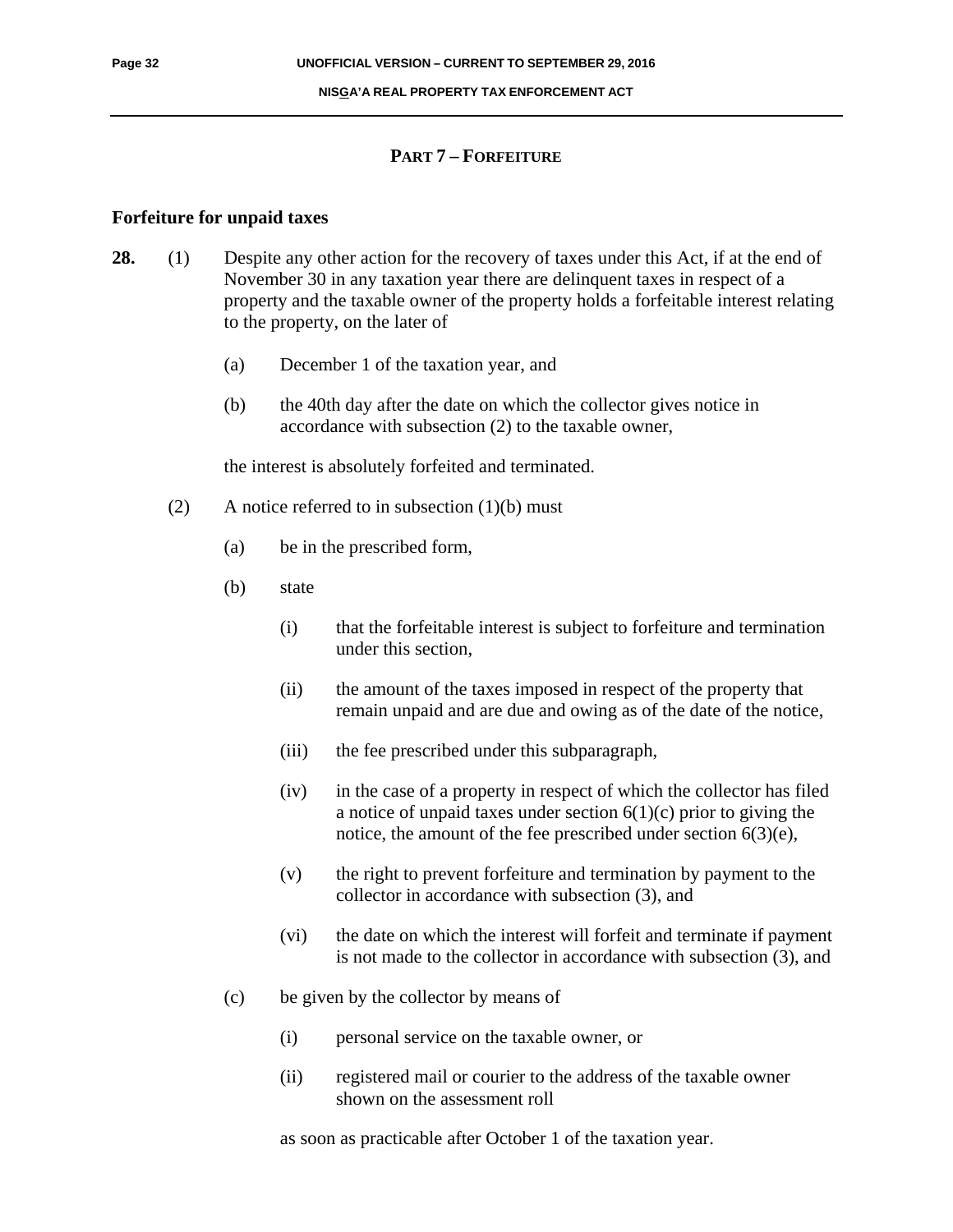- (3) Forfeiture and termination of a forfeitable interest under subsection (1) may be prevented by the payment to the collector of
	- (a) the taxes referred to in subsection  $(2)(b)(ii)$ ,
	- (b) the fee referred to in subsection  $(2)(b)(iii)$ , and
	- (c) if applicable, the amount of the fee referred to in subsection  $(2)(b)(iv)$

before the date on which the interest would otherwise be forfeited and terminate under subsection (1).

- (4) On the forfeiture and termination of a forfeitable interest under subsection (1), the collector must
	- (a) if the interest is registered,
		- (i) file a notice of the forfeiture and termination of the interest in the prescribed form in the Nisga'a land title office or the Lisims land registry, as the case may be, and
		- (ii) provide a copy of the notice filed under subparagraph (i) to the taxable owner, or
	- (b) if the interest is not registered, provide a notice of the forfeiture and termination of the interest in the prescribed form to the taxable owner.
- (5) On the filing of a notice of forfeiture and termination of a forfeitable interest in the Nisga'a land title office under subsection  $(4)(a)(i)$ , the registrar must cancel the registration of the interest.
- (6) On the filing of a notice of forfeiture and termination of a forfeitable interest in the Lisims land registry under subsection  $(4)(a)(i)$ , the Director of Lands and Resources must endorse a notation of the forfeiture and termination of the interest in the records of the registry.
- (7) Subsection (1) does not apply if
	- (a) the forfeitable interest held by the taxable owner of a property is a lease or licence with a term of one year or less, and
	- (b) the taxes that are delinquent in respect of the property were imposed prior to the taxable owner's acquisition of the forfeitable interest.
- (8) The Executive may prescribe forfeitable interests to which subsection (1) does not apply.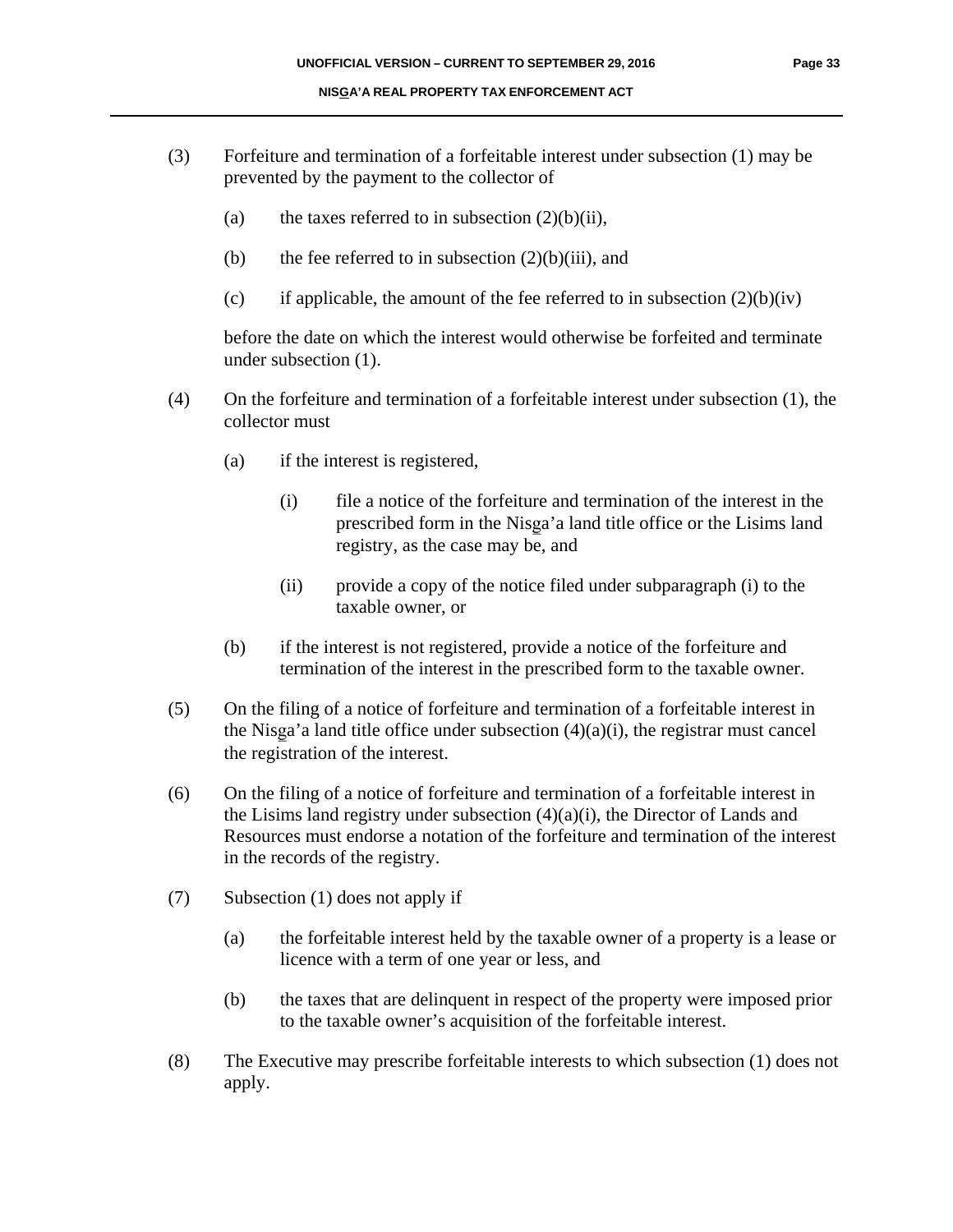(9) No action may be brought against the collector, the registrar, the Director of Lands and Resources or the Nisga'a Nation in respect of the forfeiture and termination of a forfeitable interest, the cancellation of the registration of a forfeitable interest, the notation of the forfeiture and termination of a forfeitable interest, or any loss or damage sustained by reason of any of the foregoing under this section.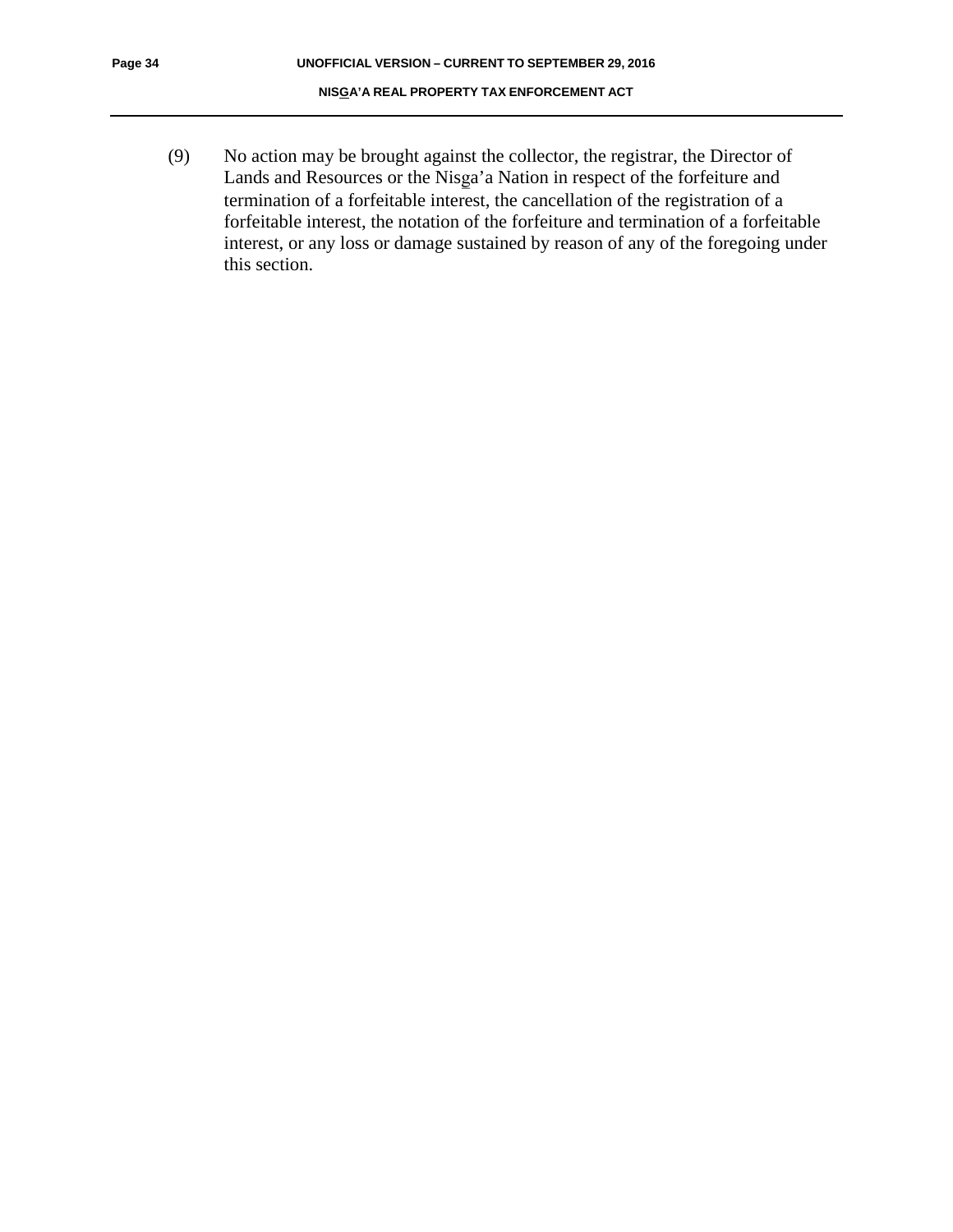#### **PART 8 – MISCELLANEOUS**

#### **Notices**

- **29.** (1) Unless otherwise specified in this Act, a notice permitted or required to be given under this Act may or must be given
	- (a) by personally serving the notice on the recipient,
	- (b) by mailing the notice to, or delivering the notice by courier to, the recipient's ordinary mailing address or the address for the recipient shown on the assessment roll or in the records of the Nisga'a land title office or the Lisims land registry, or
	- (c) if the recipient's address is unknown, by posting a copy of the notice in a conspicuous place on property owned by the recipient or in respect of which the recipient holds an interest.
	- (2) For the purposes of this Act,
		- (a) a notice served personally or delivered by registered mail or courier is deemed received on the day it is served or delivered,
		- (b) a notice given by unregistered mail is deemed received on the fifth day after it is mailed, and
		- (c) a notice given by posting in a conspicuous place on property is deemed received on the day it is posted.

#### **Regulations**

- **30.** (1) The Executive may make regulations it considers necessary or advisable for purposes under this Act.
	- (2) Without limiting subsection (1) and in addition to any other regulation-making authority of the Executive under this Act, the Executive may prescribe
		- (a) forms for the purposes of sections  $6(1)(c)$  and  $(3)$ ,  $12(3)(a)$ ,  $14(2)(a)$ , 15(1)(a), 21(1)(a), 22(1)(a)(i) and (ii), 25(2), 27(2) and (5)(b)(i)(A) and (ii), and  $28(2)(a)$  and  $(4)(a)(i)$  and  $(b)$ ,
		- (b) fees for the purposes of sections  $6(3)(e)$ ,  $15(1)(b)$ ,  $21(1)(b)$ ,  $22(1)(b)$ ,  $27(1)(b)$  and  $28(2)(b)(iii)$ ,
		- (c) instruments for the purposes of sections  $6(2)(b)(i)(C)$  and  $15(2)(b)(i)(C)$ ,